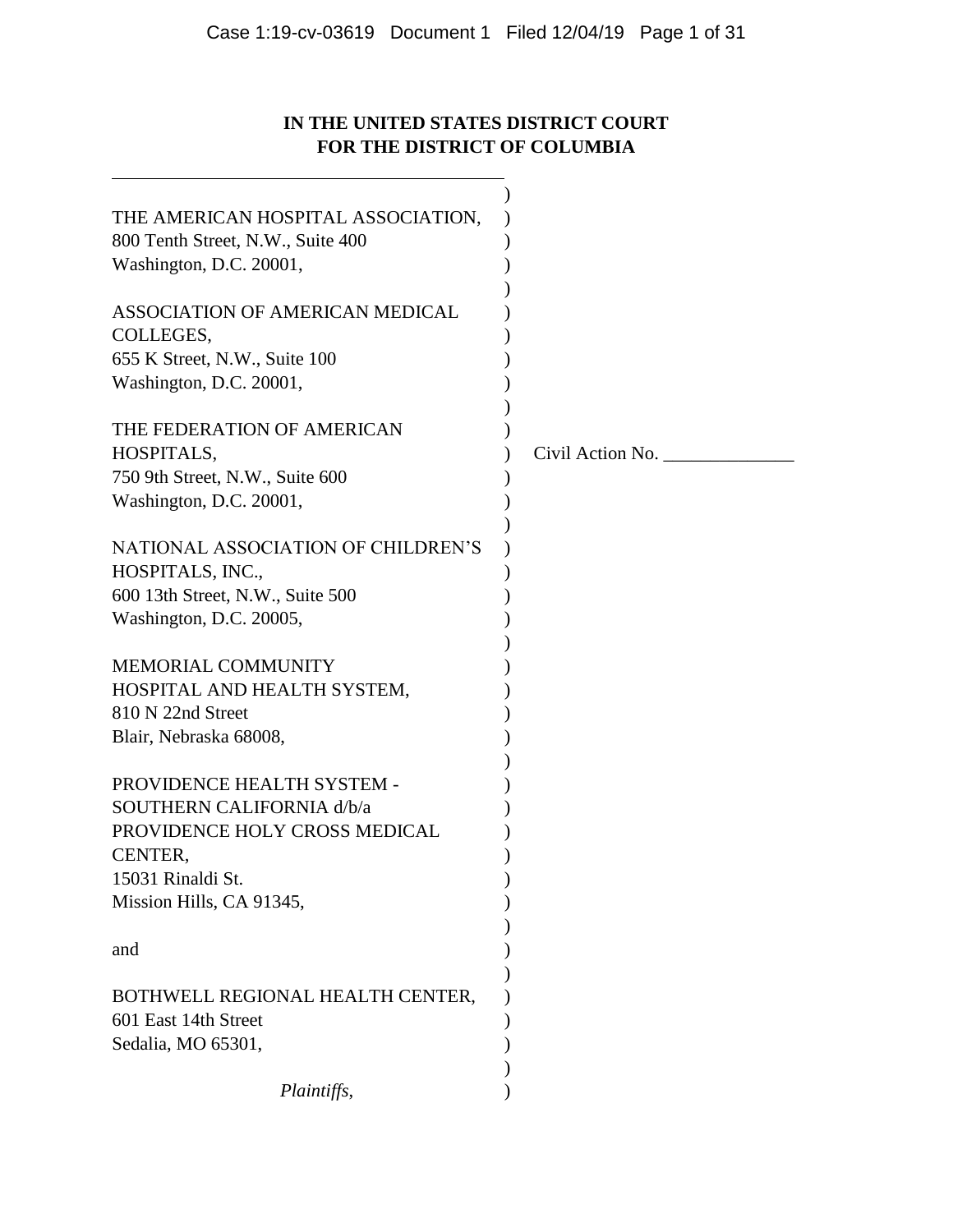$\lambda$ 

)

)

)

| V.                                                                                                                                                     |  |
|--------------------------------------------------------------------------------------------------------------------------------------------------------|--|
| ALEX M. AZAR II,<br>in his official capacity as SECRETARY OF<br>HEALTH AND HUMAN SERVICES,<br>200 Independence Avenue, S.W.<br>Washington, D.C. 20201, |  |
| Defendant.                                                                                                                                             |  |

## **COMPLAINT**

Plaintiffs the American Hospital Association, Association of American Medical Colleges, the Federation of American Hospitals, National Association of Children's Hospitals, Inc., Memorial Community Hospital and Health System, Providence Health System - Southern California d/b/a Providence Holy Cross Medical Center, and Bothwell Regional Health Center (collectively, Plaintiffs) bring this Complaint against Defendant Alex M. Azar II, in his official capacity as Secretary of Health and Human Services (HHS), and allege as follows:

# **PRELIMINARY STATEMENT**

1. This is an action to challenge a final rule issued by the Centers for Medicare & Medicaid Services (CMS), an agency within HHS, and published in the Federal Register on November 27, 2019 (the Final Rule). *See* 84 Fed. Reg. 65,524 (Nov. 27, 2019).

2. America's hospitals and health systems are committed to providing patients with the financial information they need to make informed decisions about their health care. That is the out-of-pocket amounts patients will be expected to pay for that care, recognizing that each patient's circumstances will be differently affected by numerous variables in her health insurance coverage. Even providing out-of-pocket information to patients is challenging, however; it requires a number of different stakeholders, including commercial health insurers, to work with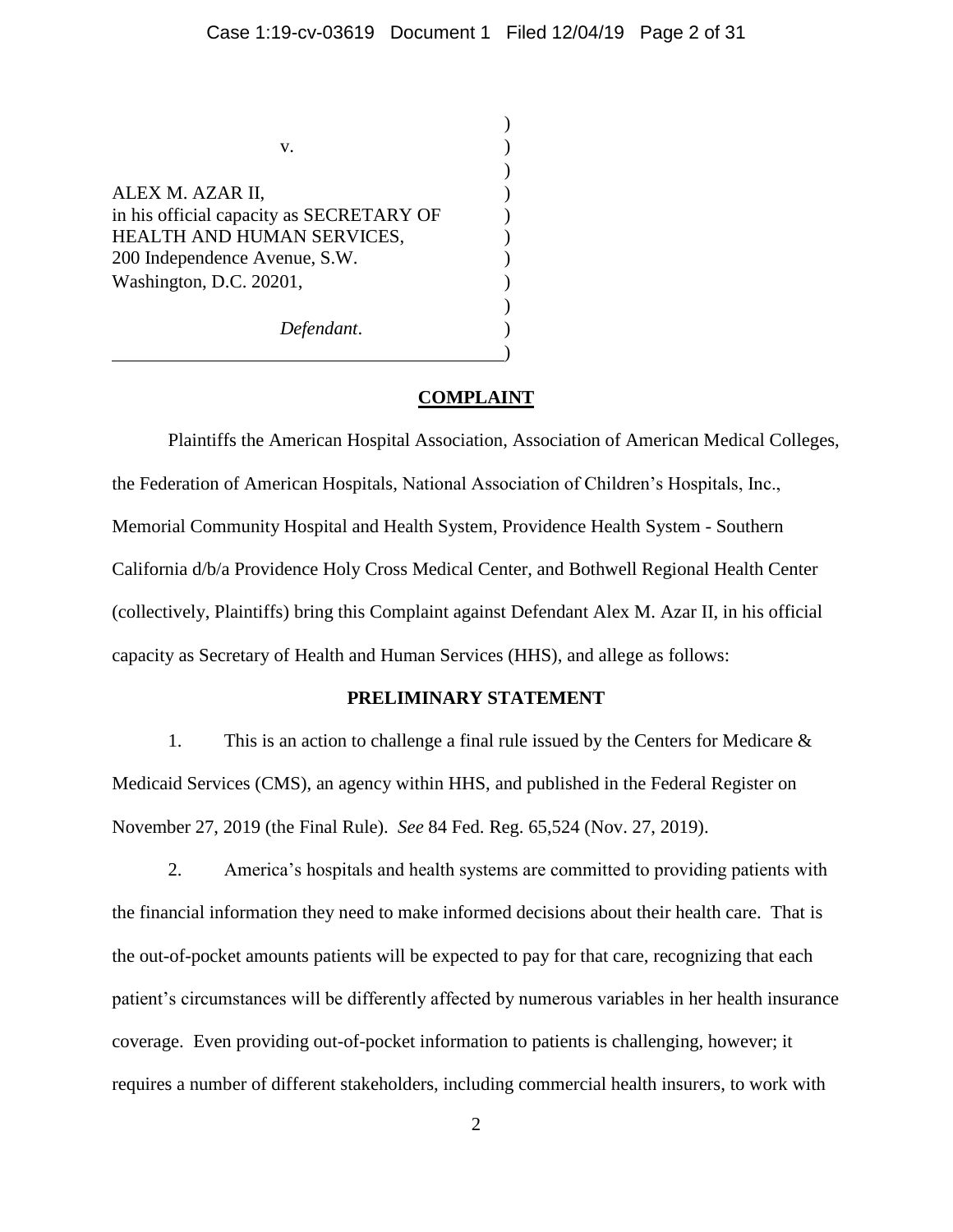## Case 1:19-cv-03619 Document 1 Filed 12/04/19 Page 3 of 31

hospitals to develop turnkey technology to provide real-time accurate estimates. And while there is no actual statutory basis for the federal government to require hospital disclosure of out-ofpocket costs, the hospital field has repeatedly urged CMS to bring together on a voluntary basis the various stakeholders needed in order to develop an effective means to provide all patients with information on out-of-pocket costs.

3. Instead, CMS promulgated a Final Rule requiring that hospitals post on the internet a file containing five types of pricing information for every item and service they provide. The types of information are each hospital's "gross charges," "payer-specific negotiated charges," "discounted cash price," and "de-identified" minimum and maximum negotiated charges. The Final Rule also mandates that hospitals publicly display negotiated charges and certain other information for 300 "shoppable" services (*i.e*., a health care service that can be scheduled by patients in advance).

4. In plain English: The Final Rule requires each hospital in the nation to publicize on its website a huge quantity of confidential pricing information reflecting individually negotiated contract terms with all third-party payers, including all private commercial health insurers, with which the hospital contracts.

5. The Final Rule is unlawful, several times over. First, it exceeds the agency's statutory authority. CMS asserts that its authority to mandate disclosure of "payer-specific negotiated charges" is derived from a statutory provision that requires hospitals to publish their "standard charges for items and services provided by the hospital." 42 U.S.C. § 300gg-18(e). But to state the obvious, negotiated charges are not "standard charges." They are the opposite of standard, in fact, because they reflect the non-standard amount negotiated privately between a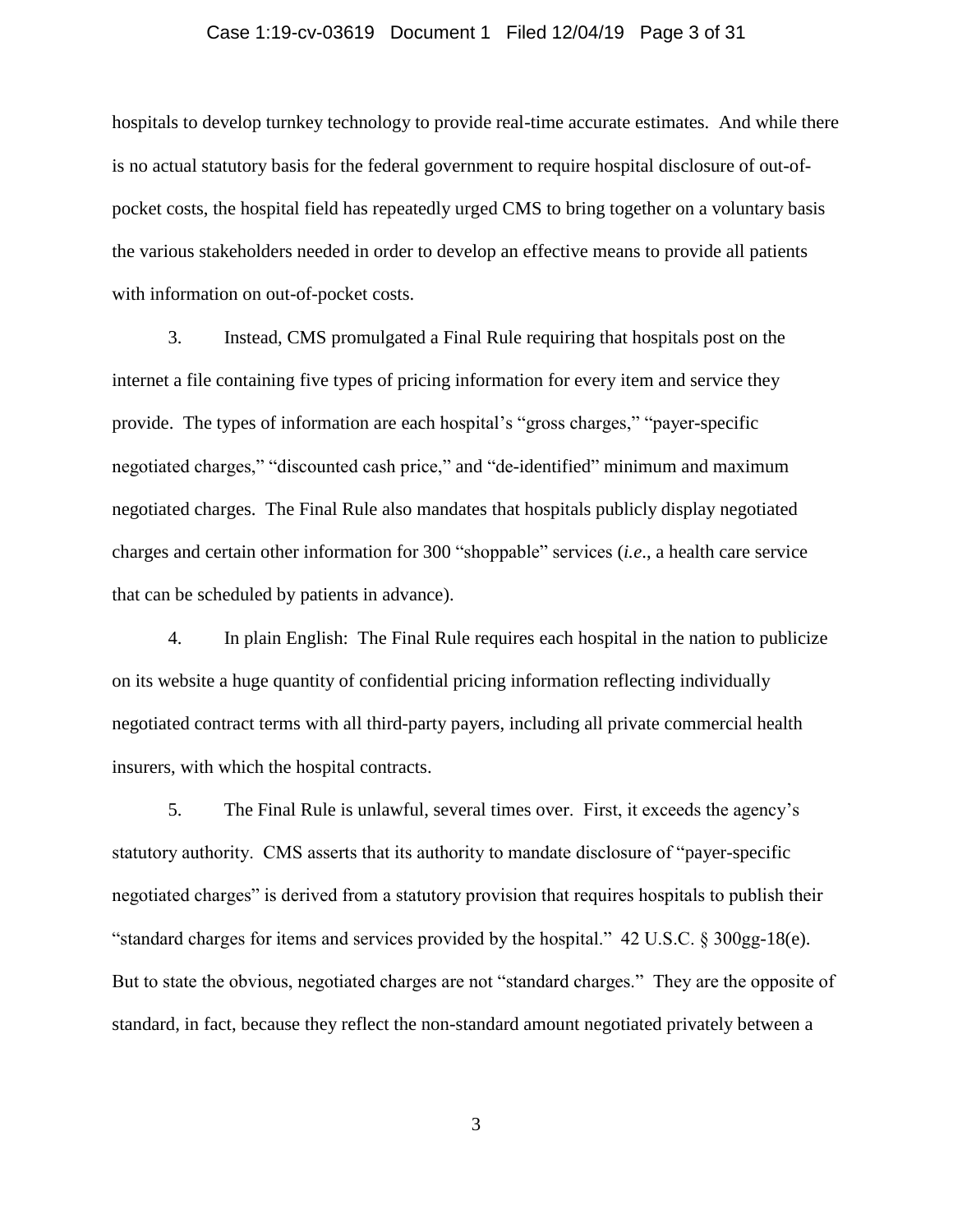## Case 1:19-cv-03619 Document 1 Filed 12/04/19 Page 4 of 31

hospital and commercial health insurer. For these and other reasons explained below, CMS lacks statutory authority to implement the Final Rule.

6. The Final Rule also runs afoul of the First Amendment, because it mandates speech in a manner that fails to directly advance a substantial government interest, let alone in a narrowly tailored way. Again, Plaintiffs fully endorse the agency's stated goals of increasing information given to patients relating to their costs of hospital services, and putting consumers "at the center of their health care." But the Final Rule frustrates those goals. When a patient chooses a hospital, what she wants to know is her out-of-pocket costs, not an insurer's "negotiated charges." The Court need not take our word for it; that is what CMS itself said during the rulemaking process. 84 Fed. Reg. 39,398, 39,574 (August 9, 2019) ("we know through our stakeholder engagement and research conducted over the past year that consumers of health care services simply want to know where they can get a needed health care service and what that service will cost them out-of-pocket"). The rates negotiated between hospitals and commercial health insurers do not reliably predict the patient's out-of-pocket costs, and there is no easy way to reverse-engineer one from the other to determine what the patient's co-payment and deductible will be or even if the service is covered at all. The Final Rule will generate confusion about patients' financial obligations, not quell it.

7. Nor are these disclosure requirements some minor administrative inconvenience. The negotiated charges covered by the Final Rule are confidential and proprietary to both hospitals and commercial health insurers, and their public disclosure would effectively eliminate hospitals' ability to negotiate pricing with insurers at arms' length. Far from being narrowly tailored, the Final Rule thus imposes a significant burden on hospitals. Hospitals and commercial health insurers keep the rates they privately negotiate confidential for good reason: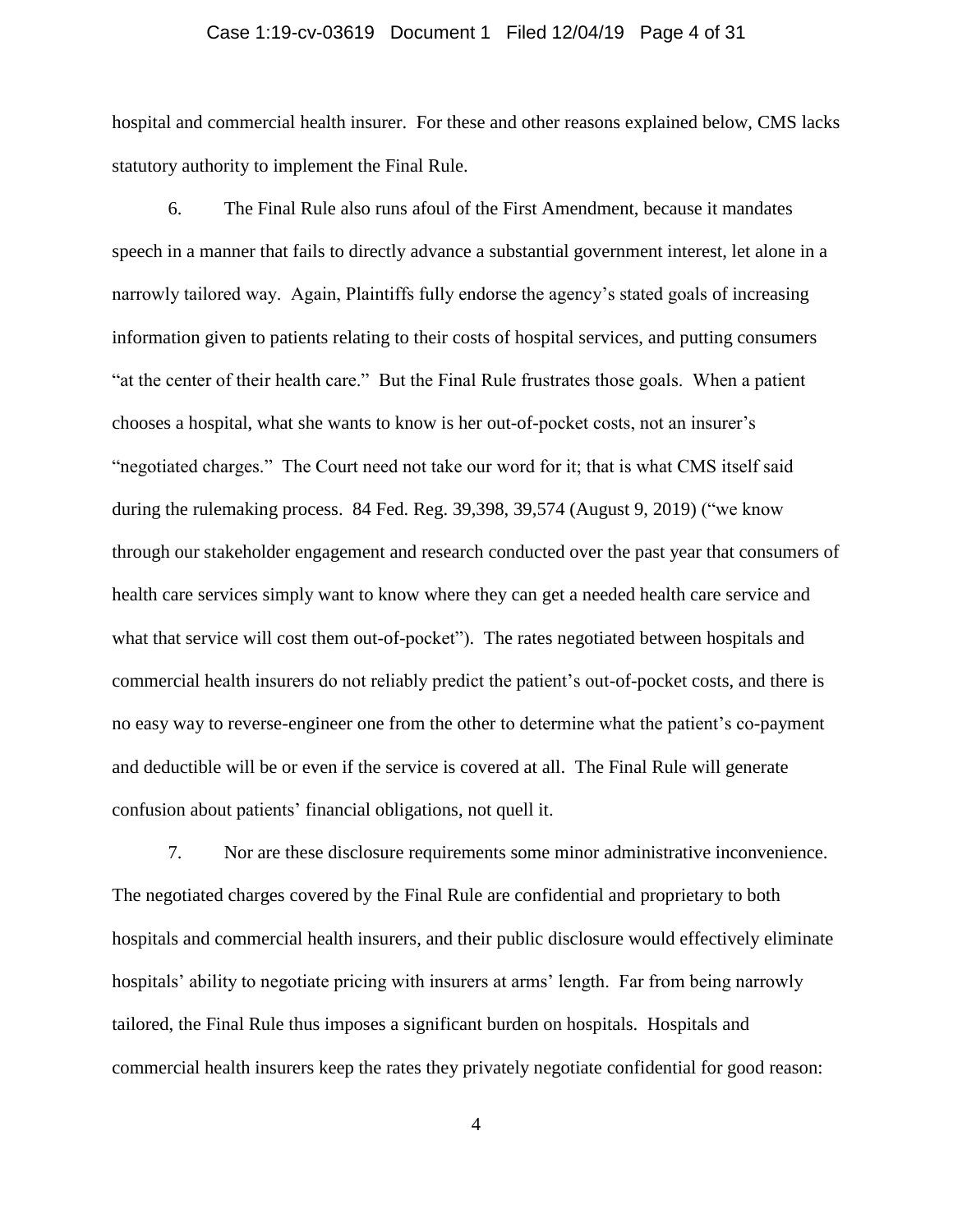## Case 1:19-cv-03619 Document 1 Filed 12/04/19 Page 5 of 31

it would undermine competition if they were required to be disclosed publicly and blunt incentives for health insurers to participate in innovative arrangements that have the potential to lower costs and increase quality. That is so because these alternative payment arrangements are not contemplated by the Final Rule. In addition, the costs of implementation alone will overwhelm many hospitals, especially those already operating on low or negative margins.

8. Finally, the Final Rule is arbitrary and capricious and lacks any rational basis. The agency's explanation for the Final Rule runs counter to both logic and evidence. In fact, it is belied by the agency's own research regarding what patients care about most from a pricing standpoint when selecting a hospital: their own out-of-pocket costs. The agency's justification for the Final Rule therefore does not stand up to even the barest of scrutiny. That is the epitome of arbitrary and capricious agency action.

9. As the Federal Trade Commission (FTC) noted in considering a similar proposal made by Minnesota lawmakers to require health plans to disclose confidential terms and conditions of health plans' contracts with health care providers, "classifying plan provider contracts as public data would offer little benefit but could pose substantial risk of reducing competition in health care markets." That in turn will increase costs and set back innovation for the health care system as a whole.

10. America's hospitals and health systems remain committed to providing patients with the information they need to make informed health care decisions. The rule CMS ultimately issued, however, does not provide the information patients need. Mandating the public disclosure of negotiated charges would create confusion about patients' out-of-pocket costs, not prevent it. The rule should be vacated.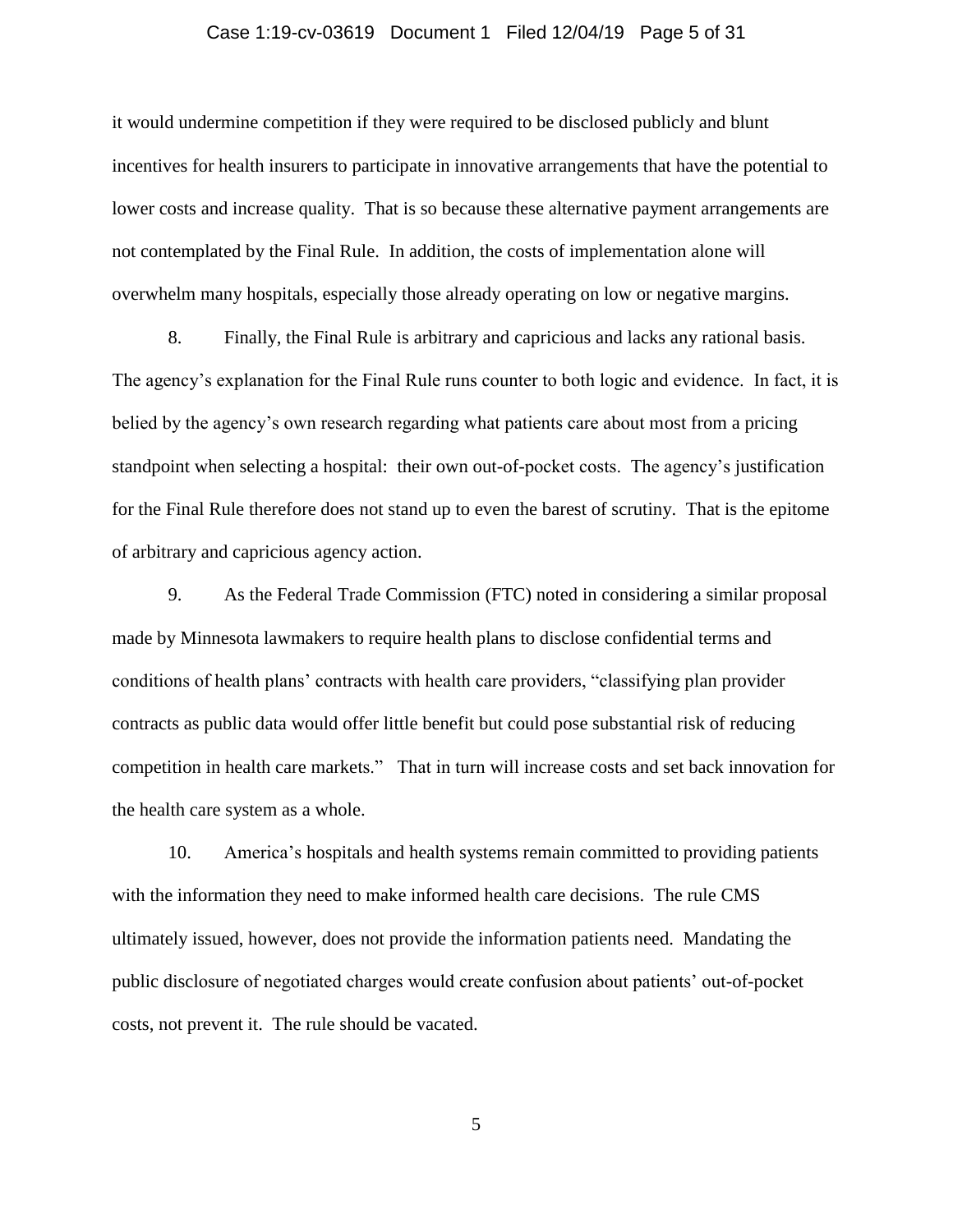## Case 1:19-cv-03619 Document 1 Filed 12/04/19 Page 6 of 31

11. The Final Rule becomes effective on January 1, 2021. But hospitals will need to start devoting substantial planning efforts and resources toward compliance with the Final Rule almost immediately. Plaintiffs therefore intend to file an early motion for summary judgment and respectfully request a final decision on the merits as soon as practical. Absent a prompt ruling, the hospital and health system field will need to immediately begin to expend substantial resources to prepare to come into compliance with the Final Rule, which will mean diverting significant personnel and financial resources from other pressing health care needs. Obtaining the human expertise and sophisticated technical means to capture, display, and amalgamate such a huge quantity of information will overwhelm many smaller rural hospitals and challenge others to respond simultaneously to pressing needs, such as updated cybersecurity protections.

## **PARTIES**

12. Plaintiff the American Hospital Association (AHA) is a national, not-for-profit organization incorporated in Washington, D.C. The AHA represents and serves nearly 5,000 hospitals, healthcare systems, and networks, plus 43,000 individual members. Its mission is to advance the health of individuals and communities by leading, representing, and serving the hospitals, systems, and other related organizations that are accountable to the community and committed to health improvement. The AHA provides extensive education for healthcare leaders and is a source of valuable information and data on healthcare issues and trends. It also ensures that members' perspectives and needs are heard and addressed in national health-policy development, legislative and regulatory debates, and judicial matters. The AHA has a principal place of business located at 800 Tenth Street, N.W., Suite 400, Washington, D.C. 20001.

13. Plaintiff Association of American Medical Colleges (AAMC) is a national, notfor-profit association incorporated in Illinois. AAMC represents and serves all 154 accredited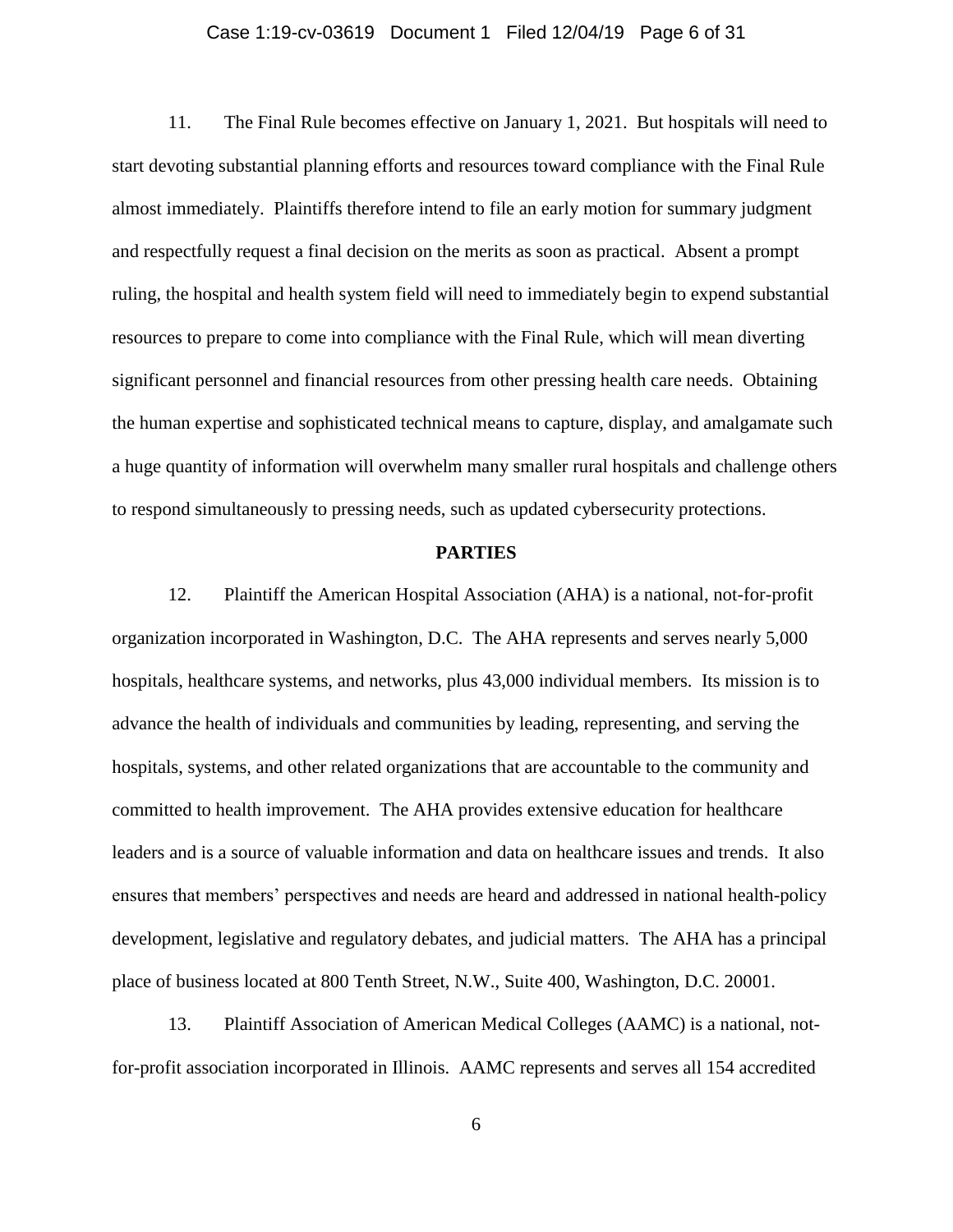## Case 1:19-cv-03619 Document 1 Filed 12/04/19 Page 7 of 31

U.S. medical schools, nearly 400 major teaching hospitals and health systems, and more than 80 academic societies. Through these institutions and organizations, AAMC represents 128,000 faculty members, 83,000 medical students, and 110,000 resident physicians. AAMC works to improve the nation's health by strengthening the quality of medical education and training, enhancing the search for biomedical knowledge, advancing health services research, and integrating education and research into the provision of effective health care. In addition, it is one of the AAMC's core missions to advocate on behalf of its members and patients in connection with national health-policy matters. AAMC has a principal place of business located at 655 K Street, N.W., Suite 100, Washington, D.C. 20001.

14. Plaintiff the Federation of American Hospitals (FAH) is a national, not-for-profit trade association. Founded in 1966, the FAH is the national representative of more than 1,000 investor-owned or managed community hospitals and health systems throughout the United States, including rural and urban teaching and non-teaching hospitals, that provide a range of acute, post-acute, and ambulatory services. Dedicated to a market-based philosophy, the FAH provides representation and advocacy on behalf of its members to Congress, the Executive Branch, the judiciary, media, academia, accrediting organizations, and the public. The FAH is incorporated in New York and has a principal place of business located at 750 9th Street, N.W., Suite 600, Washington, D.C. 20001.

15. Plaintiff National Association of Children's Hospitals (NACH) is a national, notfor-profit association. Representing more than 220 children's hospitals, NACH is the voice of children's hospitals nationally. With its members, NACH champions policies that enable children's hospitals to better serve children, leverages its position as the pediatric leader in data analytics to facilitate national collaborative and research efforts to improve performance, and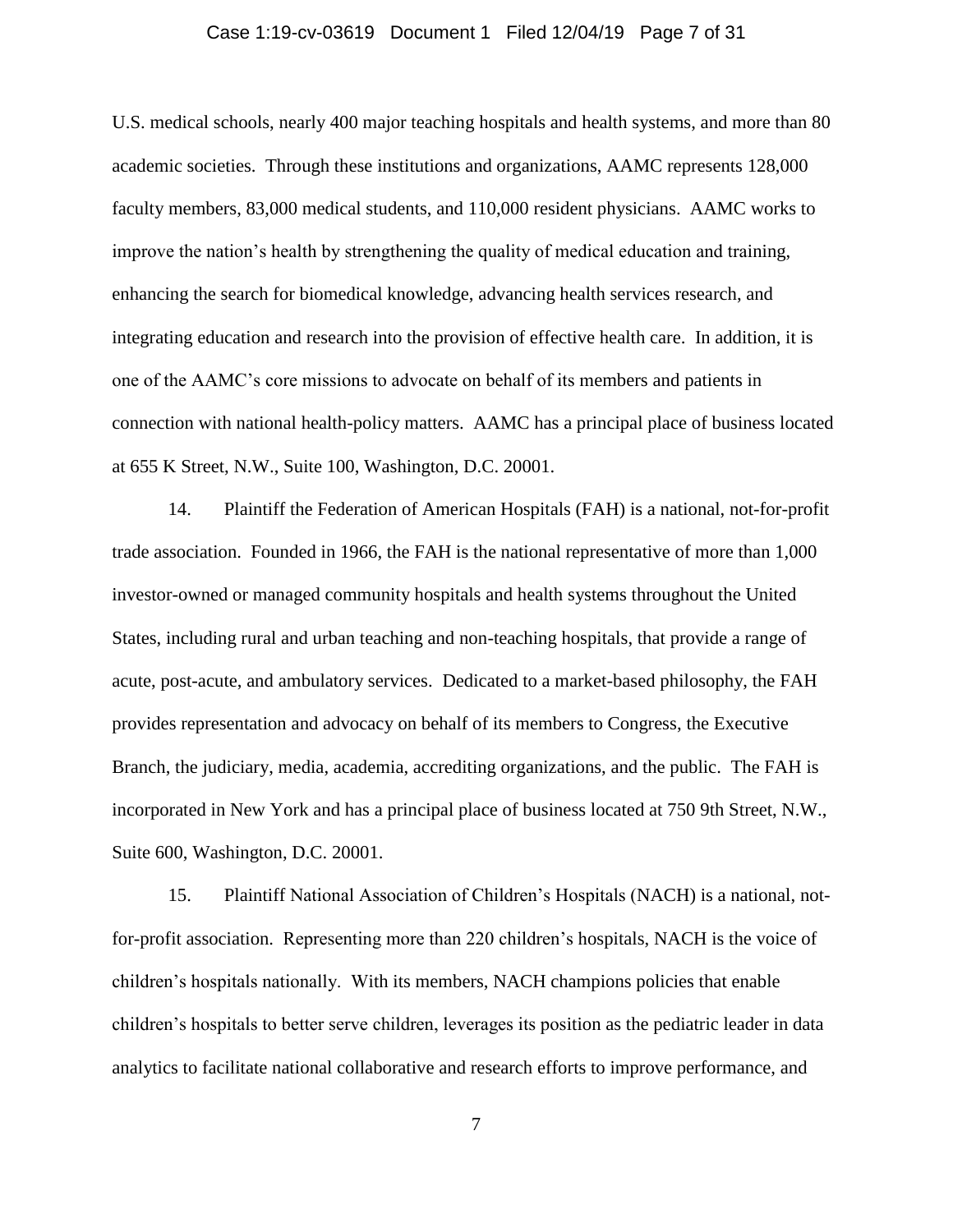## Case 1:19-cv-03619 Document 1 Filed 12/04/19 Page 8 of 31

spreads best practices to benefit the nation's children. NACH is incorporated in Georgia and has a principal place of business located at 600 13th Street, N.W., Suite 500, Washington, D.C. 20005.

16. Plaintiff Memorial Community Hospital and Health System (Memorial) is a 21 bed Critical Access Hospital in Blair, NE that was founded in 1956 and today provides primary care, specialty physician services, surgery and obstetric services in an inpatient as well as an outpatient setting. Memorial has three associated Rural Health Clinics in Blair, Fort Calhoun, and Tekamah, Nebraska and serves a population of approximately 20,000 residents throughout its primary service area. Memorial is a  $501(c)(3)$  not-for-profit organization. Memorial is incorporated in Nebraska and has its principal place of business at 1423 Seventh Street Aurora, Nebraska. Memorial is a member of the American Hospital Association.

17. Plaintiff Providence Health System - Southern California d/b/a Providence Holy Cross Medical Center (Providence) was founded in 1961 to provide healing and health care to the San Fernando, Santa Clarita and Simi Valleys in Southern California. Providence is home to the busiest emergency department in the San Fernando Valley and is one of two 24/7 trauma centers. The 377-bed, not-for-profit Catholic hospital offers both inpatient and outpatient health services, including programs in cancer, neurology, cardiology, orthopedics, women's services, neonatal intensive care, and more. Providence is steadfast in serving the needs of its communities, with a special focus on those who are poor and vulnerable, providing high-quality care for everyone, regardless of coverage or ability to pay. Providence contributes to a robust community benefit program with an emphasis on collaborative partnerships that respond to the needs of many underserved populations. Among those served by Providence are families with low incomes including a large population covered by Medicaid, the elderly, those with mental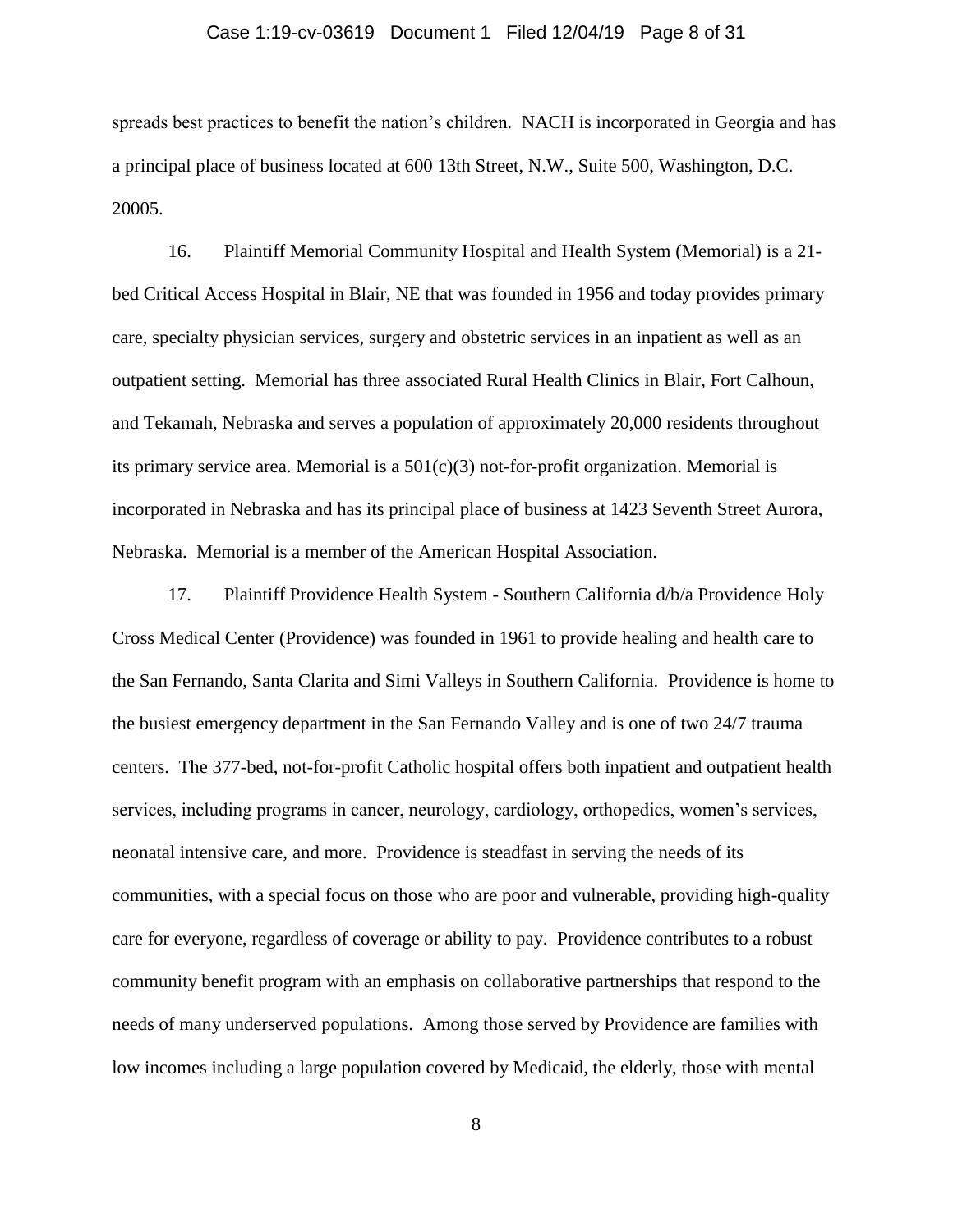## Case 1:19-cv-03619 Document 1 Filed 12/04/19 Page 9 of 31

illness, schools in high-poverty areas, those experiencing homelessness, and immigrants. Providence is incorporated in California and has its principal place of business at 15031 Rinaldi St., Mission Hills, CA 91345. Providence is a member of the AHA.

18. Plaintiff Bothwell Regional Health Center (Bothwell) is a city-chartered health center that has been serving Missouri since 1930. Bothwell provides a full range of diagnostic, medical and surgical services, including cancer care, emergency services, orthopedics, cardiovascular care, neurodiagnostics, obstetrics and gynecology, pediatrics, outpatient services, diagnostic imaging, medical equipment and community outreach and education. Bothwell has 108 acute beds and employs more than 900 people in 12 different locations, with nearly 100 physicians providing state-of-the-art care in more than 20 specialty areas. Bothwell is incorporated in Missouri and has its principal place of business at 601 East 14th Street, Sedalia, MO 65301. Bothwell is a member of the AHA.

19. Defendant Alex M. Azar II is the Secretary of HHS and is responsible for the conduct and policies of HHS, including CMS. The Secretary maintains an office at 200 Independence Avenue, S.W., Washington, D.C. 20201, and is sued in his official capacity only.

#### **JURISDICTION AND VENUE**

20. Jurisdiction in this Court is grounded upon and proper under 28 U.S.C. § 1331, in that this civil action arises under the laws of the United States; 28 U.S.C. § 1346, in that this case involves claims against the federal government; 28 U.S.C. § 1361, in that this is an action to compel officers of the United States to perform their duty; and 28 U.S.C. §§ 2201–2202, in that there exists an actual justiciable controversy as to which Plaintiffs require a declaration of their rights by this Court and injunctive relief to prohibit the Defendants from violating the Constitution, laws, and regulations.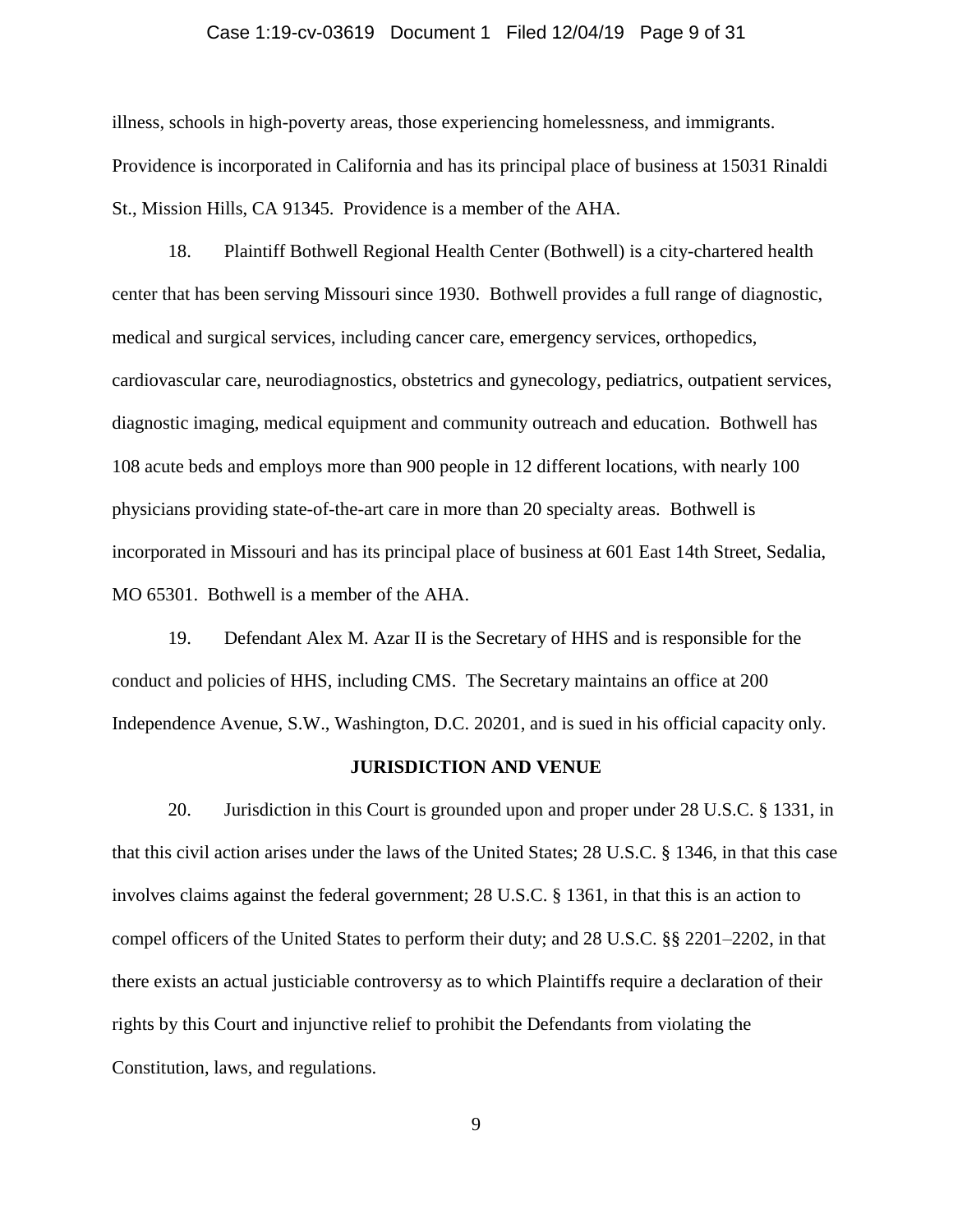## Case 1:19-cv-03619 Document 1 Filed 12/04/19 Page 10 of 31

21. Venue is proper in this Court under 28 U.S.C. §§ 1391(b) and (e) because this is a civil action in which the Defendant is an officer of the United States acting in his official capacity and maintains his office and conducts business in this judicial district. Moreover, a substantial part of the events giving rise to the claims occurred within this judicial district.

22. Plaintiffs have standing to bring this lawsuit because Memorial, Providence, and Bothwell are suffering and face imminent actual injury as a result of the unlawful compelled pricing disclosures mandated in the Final Rule. The associational plaintiffs (AHA, AAMC, FAH, and NACH) have associational standing to maintain this action because each and every one of their members (including but not limited to the named hospital plaintiffs) are suffering imminent and concrete harm due to the Final Rule, and ameliorating that harm is germane to each association's purpose.

#### **FACTUAL BACKGROUND**

# **Statutory Background**

23. As part of the Affordable Care Act, Congress enacted Section 2718(e) of the Public Health Service Act, which mandated the disclosure by hospitals of their "standard charges for items and services provided by the hospital." 42 U.S.C. § 300gg-18(e).

24. Specifically, Section 2718(e) states: "Each hospital operating within the United States shall for each year establish (and update) and make public (in accordance with guidelines developed by the Secretary) a list of the *hospital's standard charges for items and services provided by the hospital,* including for diagnosis-related groups established under section 1395ww(d)(4) of this title." *Id.* (emphasis added).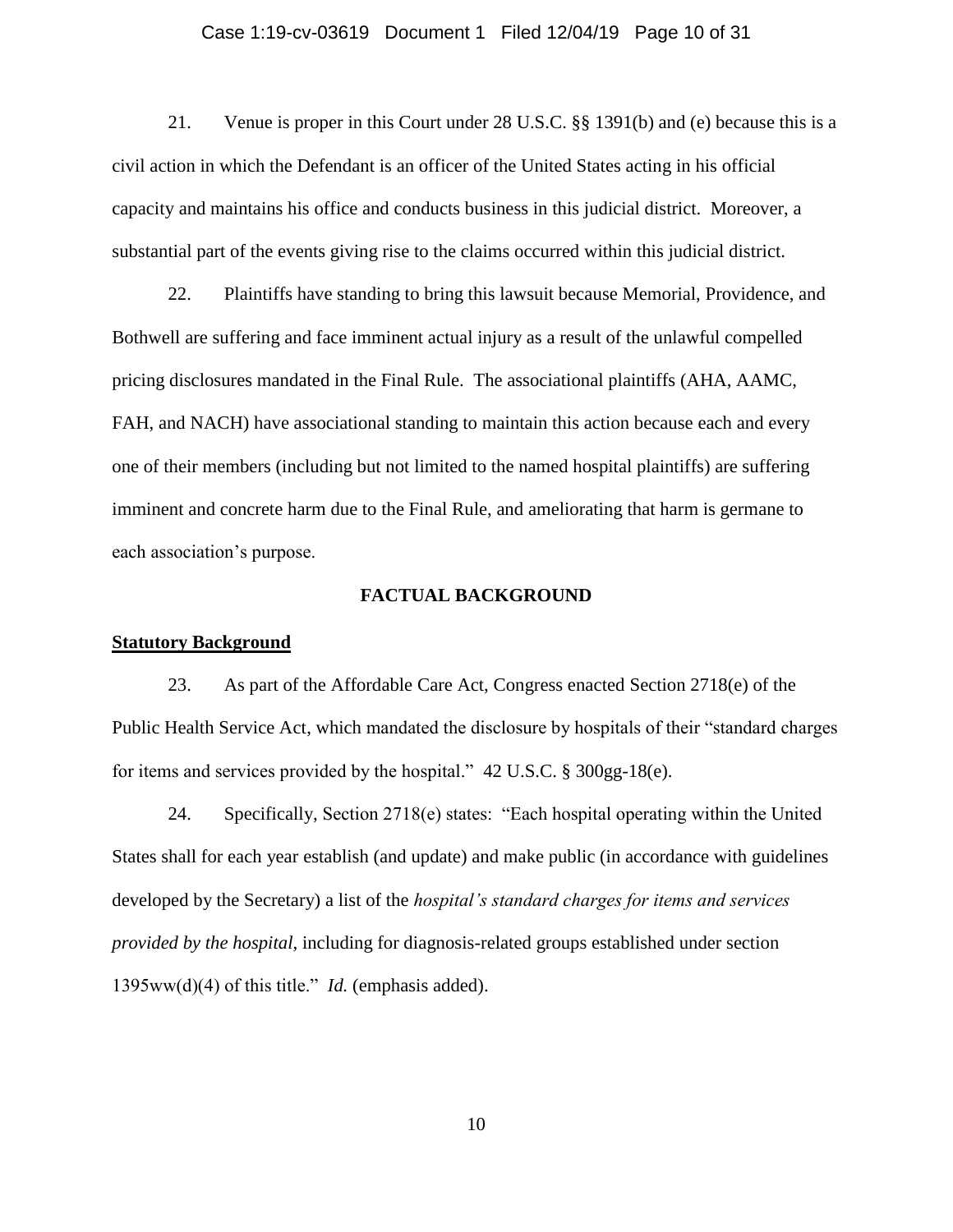# **How Hospitals Price Their Services**

25. Among the information that hospitals regularly disclose to the public is the "chargemaster" rate for hospital services. The chargemaster is a critical administrative tool that hospitals employ for revenue-management and other purposes, which sets the baseline prices for the specific healthcare services offered by a particular hospital.

26. Commercial health insurers typically negotiate discounts or alternative payment arrangements with hospitals. These discounts are individually and privately negotiated, at arms' length, between either an individual hospital or a broader hospital system and each specific insurer. The negotiated rates typically vary by insurance plan, even those offered by a single insurer. The payment arrangements negotiated with insurers can take many different forms: some are based on a percentage of the chargemaster charge, others are based on a per diem rate, and still others are a flat dollar amount per service, billing code, or other specified metric. In fact, some payers may negotiate bundled payment arrangements, where a single payment is made for multiple services furnished by multiple providers during an episode of care. There are also value-based arrangements whereby hospitals agree to take financial risk for meeting certain performance standards; these seek to improve access to care, quality of care, and patient health outcomes while reducing costs. There is a wide variety of payment models that govern the pricing arrangements between hospitals and insurers.

27. The commercial health insurer negotiated rate does not tell you how much a patient covered by that insurance plan would pay out of pocket. Patients' out-of-pocket costs are typically dictated by a variety of factors largely tied to their own contractual relationships with their insurers, including (i) whether the service is covered by the patient's plan; (ii) whether the service is subject to cost-sharing; (iii) the amount of the patient's per-visit co-insurance or co-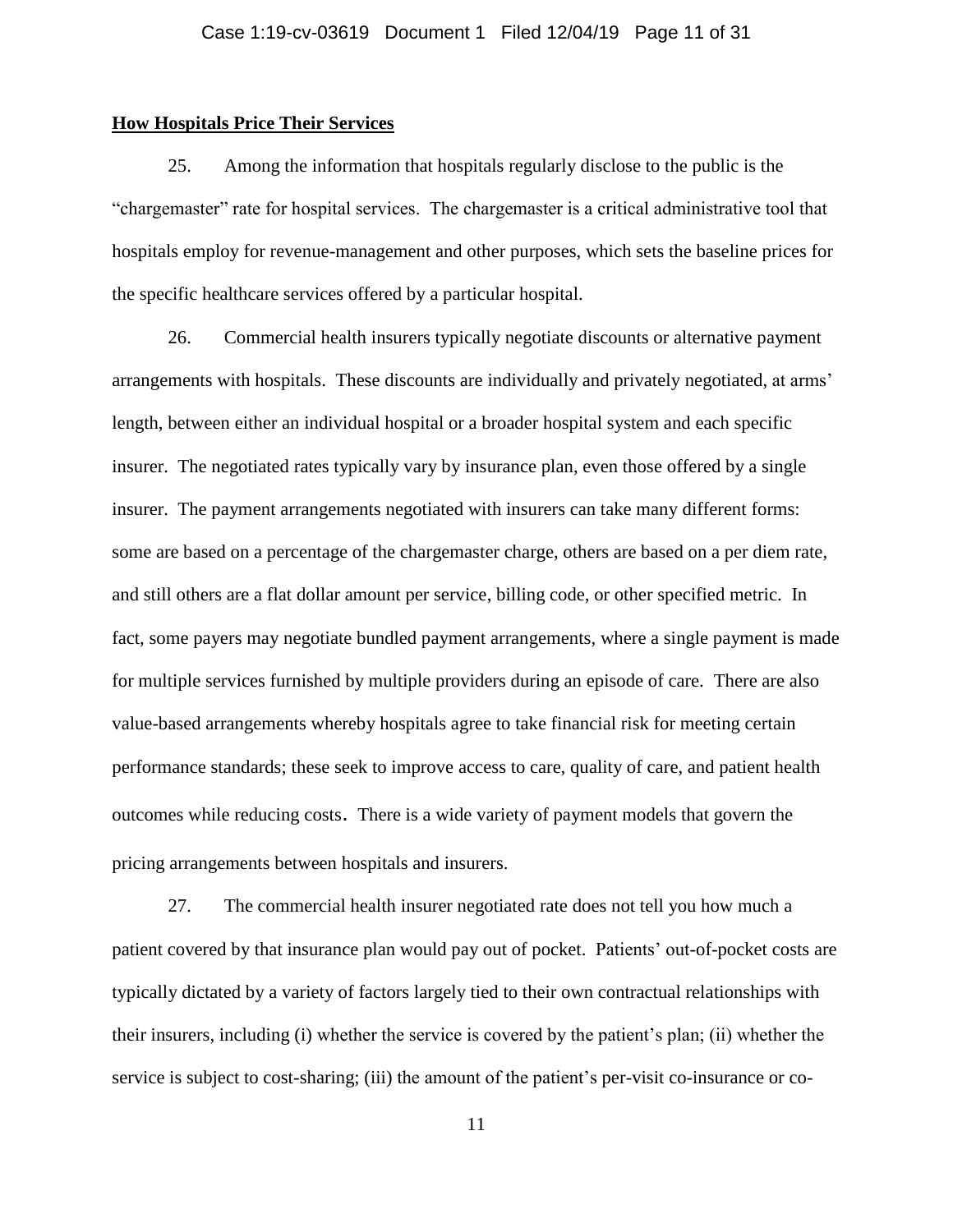## Case 1:19-cv-03619 Document 1 Filed 12/04/19 Page 12 of 31

payment; (iv) the amount of the patient's annual deductible, and how much of it has been used; (v) the amount of the patient's per-family deductible, and how much of it has been used; (vi) whether the patient has hit the annual maximum out-of-pocket limit on cost-sharing; and (vii) whether the patient has acted in compliance with insurer-mandated requirements, such as obtaining pre-clearance for specified procedures or proof of medical necessity. As such, knowing the insurer-specific negotiated rate does not tell the patient anything about her own outof-pocket costs.

28. Some patients do not have health insurance, or choose not to use their insurance coverage in connection with a hospital visit, for whatever reason. For those patients, meeting the financial criteria established by the hospital makes them eligible for free or reduced cost care. The criteria are typically linked to the federal poverty level but may consider other facts and circumstances such as the amount a patient has spent on health care over the preceding year regardless of their income level. For tax-exempt hospitals, these criteria are reported publicly to the Internal Revenue Service each year. For those who don't meet the criteria, the hospital typically negotiates directly with them for payment and may offer discounts or other abatement based on a number of criteria, including the timing of payments and ability to pay.

#### **The Proposed Rule**

29. In August 2019, CMS published its annual proposed rule detailing changes to hospital outpatient payments under Medicare for calendar year (CY) 2020. 84 Fed. Reg. 39,398 (Aug. 9, 2019) (the Proposed Rule). Among other things, the Proposed Rule included a section entitled: "Proposed Requirements for Hospitals To Make Public a List of Their Standard Charges." *Id.* at 39,571.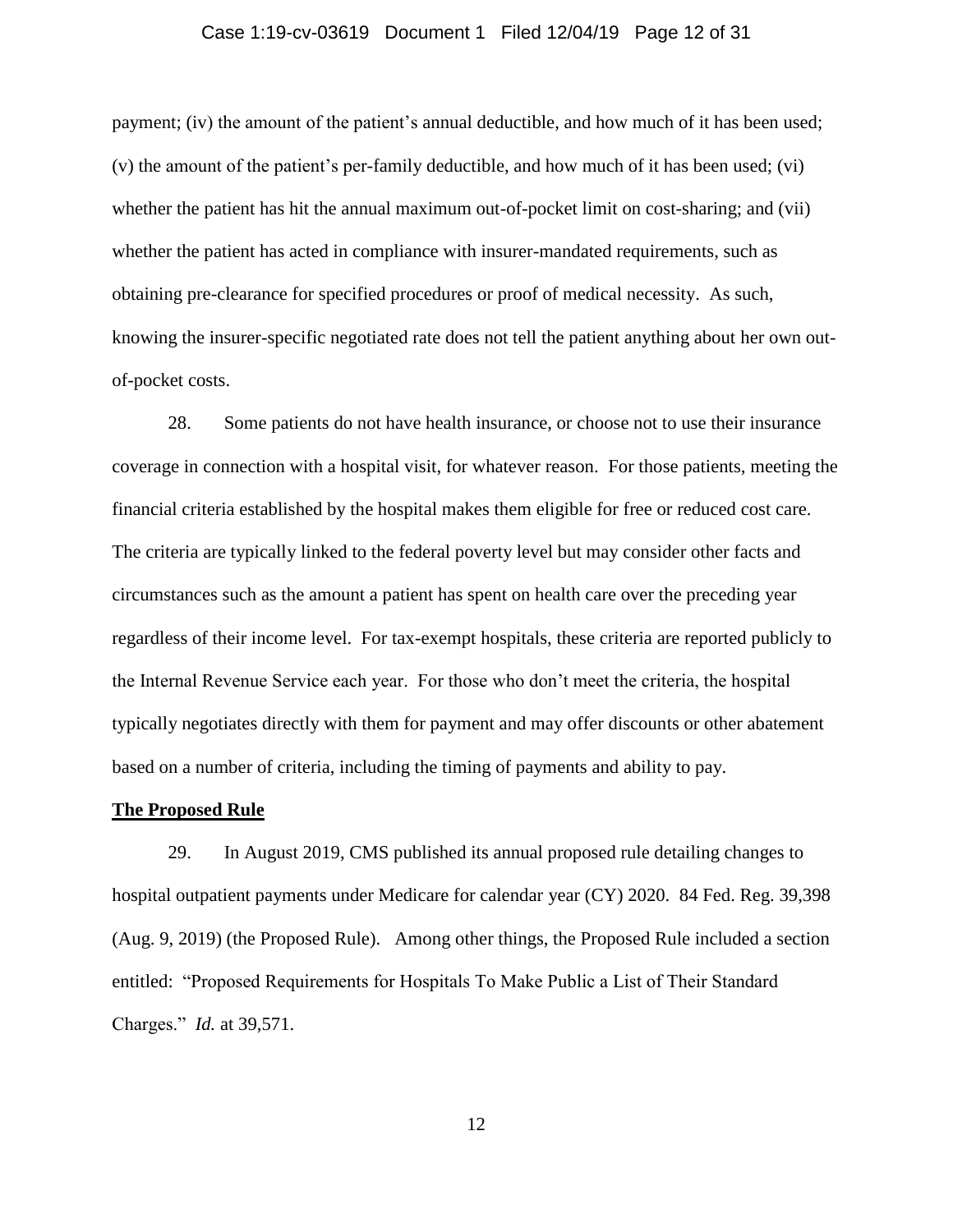## Case 1:19-cv-03619 Document 1 Filed 12/04/19 Page 13 of 31

30. In the Proposed Rule, CMS proposed new regulations that would compel hospitals to disclose additional new pricing information on their websites, in addition to the "gross charge" already reflected on the hospital's chargemaster. These new pieces of information included: (i) the hospital's "payer-specific negotiated charge that applies to each item or service when provided in, as applicable, the hospital inpatient setting and outpatient department setting," with each such list of charges "clearly associated with the name of the third party payer"; and (ii) the hospital's "payer-specific negotiated charges" and certain other information for 300 "shoppable services," which was defined as "a service package that can be scheduled by a health care consumer in advance." 84 Fed. Reg. at 39,641–642. CMS cited Section 2718(e) as the statutory basis for its authority to require the disclosure of these additional charges.

31. In the Preamble to the Proposed Rule, CMS noted: "We believe that these proposals requiring public release of hospital standard charge information are a necessary and important first step in ensuring transparency in health care prices for consumers, although we recognize that the release of hospital standard charge information is not sufficient by itself to achieve our ultimate goals for price transparency. For example, we know through our stakeholder engagement and research conducted over the past year that consumers of health care services simply want to know where they can get a needed health care service and what that service will cost them out-of-pocket." 84 Fed. Reg. at 39,574. The agency admitted: "We recognize that the impact resulting from the release of negotiated rates is largely unknown." *Id.* at 39,580.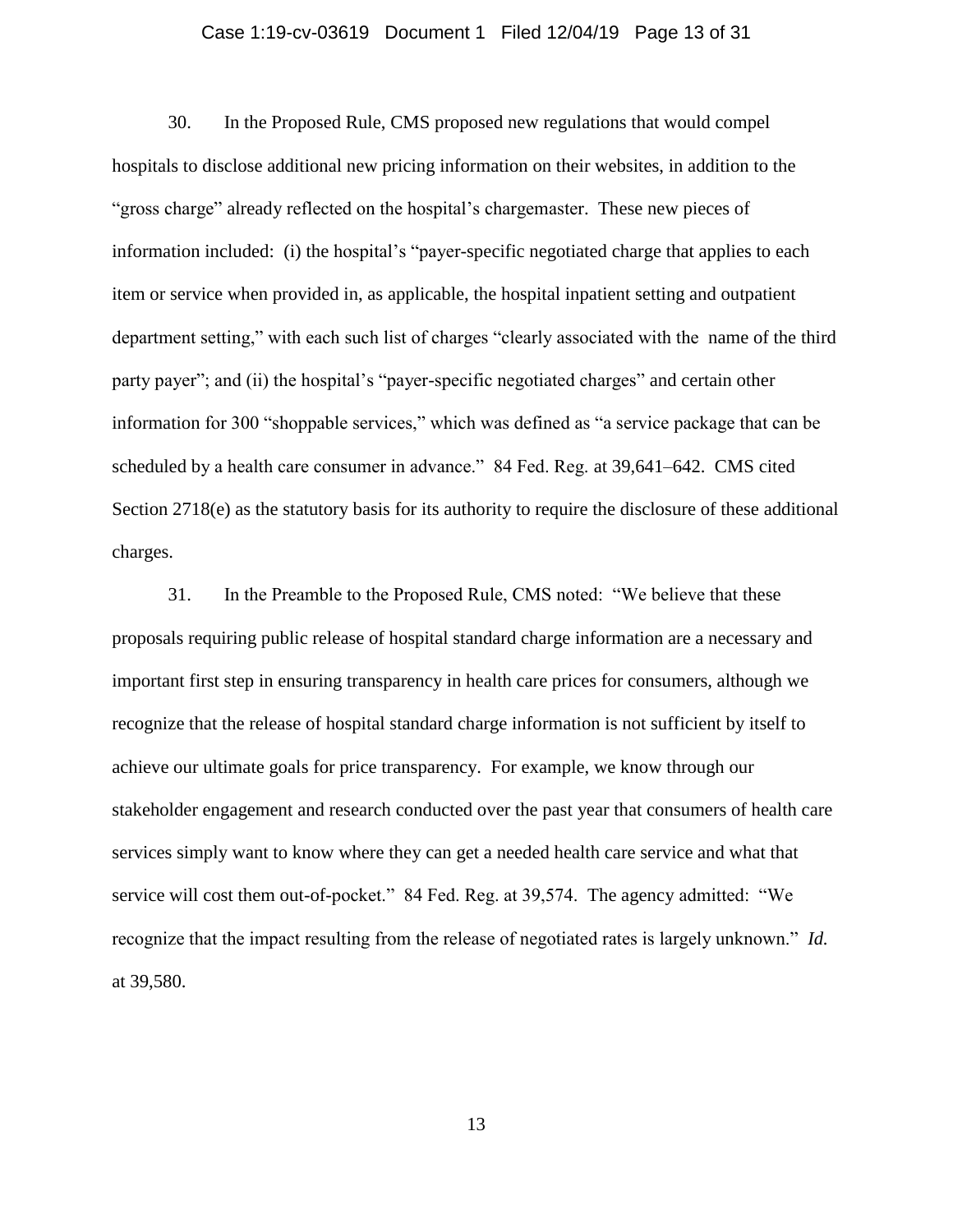## Case 1:19-cv-03619 Document 1 Filed 12/04/19 Page 14 of 31

32. The Proposed Rule also proposed the imposition of penalties on hospitals that fail to comply with the mandates of the rule, including civil monetary penalties (CMPs) and posting of a notice of imposition of a CMP on the agency's website. 84 Fed. Reg. at 39,592–593.

33. A number of regulated entities submitted comments pointing out major problems with the Proposed Rule, including AHA, AAMC, FAH, and NACH on behalf of the hospital field. Among other issues, these commenters pointed out that CMS's statutory authority under Section 2718(e) is limited to "standard charges," and that the "payer-specific negotiated charges" identified in the Proposed Rule are anything but "standard." Similarly, the commenters noted that the agency lacks statutory authority to issue CMPs and/or publicly shame hospitals that fail to comply with the rule. Commenters also pointed out that the compelled disclosure of insurernegotiated charges violates the First Amendment because it mandates speech in a manner that fails to directly advance a substantial government interest, let alone in a narrowly tailored way. Indeed, as CMS itself admitted in the preamble, the Proposed Rule fails to directly advance the proffered governmental interest of providing transparency to patients regarding their out-ofpocket costs. A number of comments also pointed out that the Proposed Rule is arbitrary and capricious, because by the agency's own admission, it fails to achieve its stated goals.

#### **The Final Rule**

34. CMS ultimately severed the Proposed Rule from the Medicare hospital outpatient CY 2020 rule, and published a stand-alone final rule addressing hospital pricing disclosures in the Federal Register on November 27, 2019.

35. The Final Rule mandates public disclosure of the two types of charges previously identified in the Proposed Rule (gross charges and payer-specific negotiated charges), plus three additional types of information: "discounted cash price," the "de-identified minimum negotiated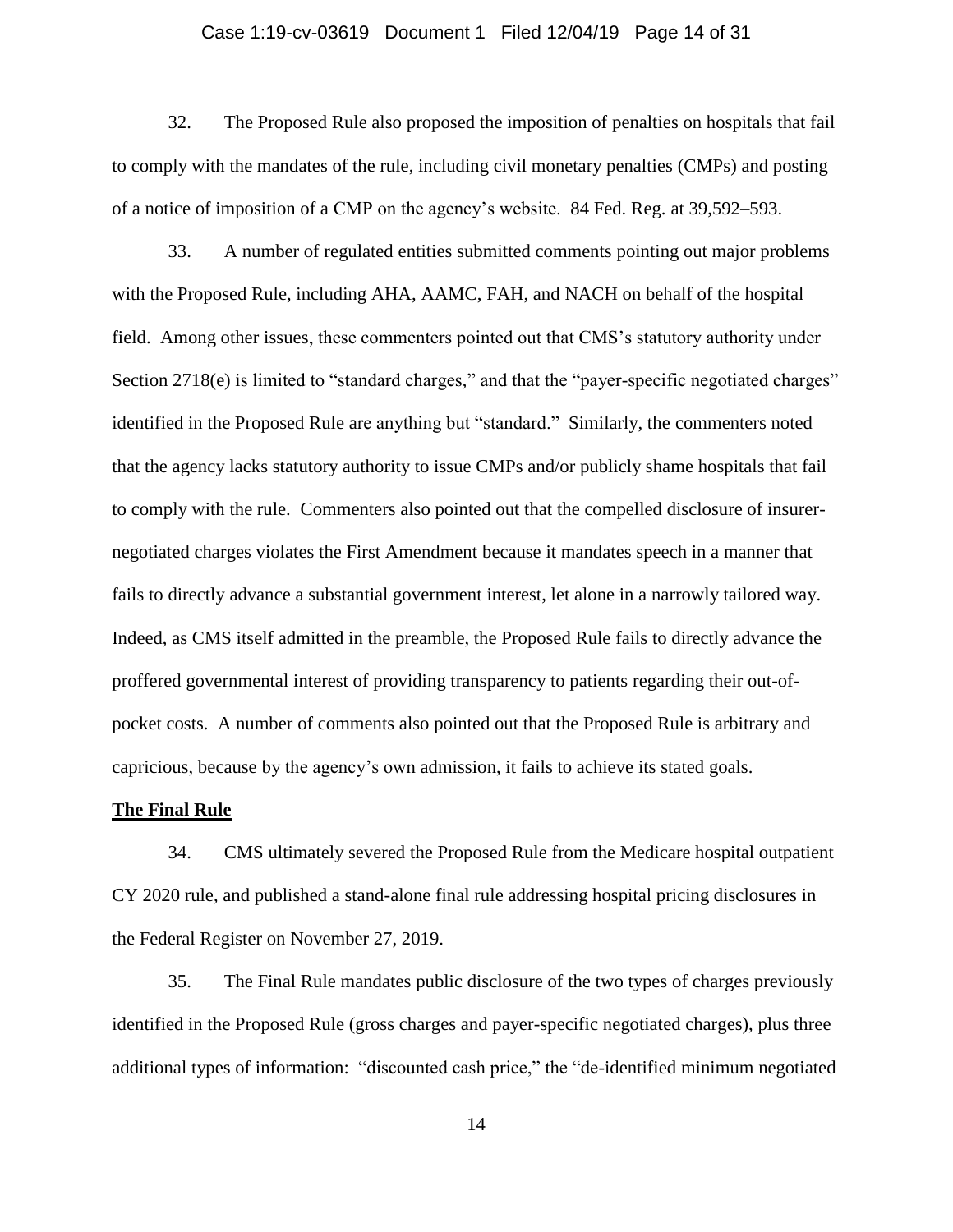## Case 1:19-cv-03619 Document 1 Filed 12/04/19 Page 15 of 31

charge," and the "de-identified maximum negotiated charge." 84 Fed. Reg. at 65,560. The Final Rule also required assembly in a "consumer-friendly manner" and public disclosure of payerspecific negotiated charges, discounted cash prices, and de-identified minimum and maximum negotiated charges for the 300 "shoppable" services identified in the Proposed Rule. *Id*. at 65,564.

36. In response to public comments, CMS acknowledged that it did "agree with commenters who indicated that disclosure of hospital charge information alone may be insufficient or does not go far enough for consumers to know their out-of-pocket costs in advance of receiving a healthcare service." 84 Fed. Reg. at 65,528. The agency also admitted: "Necessary data to make out-of-pocket price comparisons depends on an individual's circumstances." *Id.* And it acknowledged that patients with insurance coverage wanting to know their out-of-pocket costs would also need "additional individual benefit-specific information such as the amount of cost-sharing, the network status of the healthcare provider, how much of a deductible has been paid to date, and other information." *Id.*

37. CMS explained that the "discounted cash price" would be defined as "the price the hospital would charge individuals who pay cash (or cash equivalent) for an individual item or service or service package." 84 Fed. Reg.*.* at 65,552. However, the agency "recognized that many hospitals have not determined or maintain [sic], a standard cash discount that would apply uniformly to all self-pay consumers for each of the items and services provided by the hospital or for service packages, unlike they do for negotiated charges." *Id.* at 65,553. The agency also clarified that the term "discounted cash price" would reflect "the discounted rate published by the hospital, unrelated to any charity care or bill forgiveness that a hospital may choose or be required to apply to a particular individual's bill." *Id*. CMS went on to note: "Hospitals that do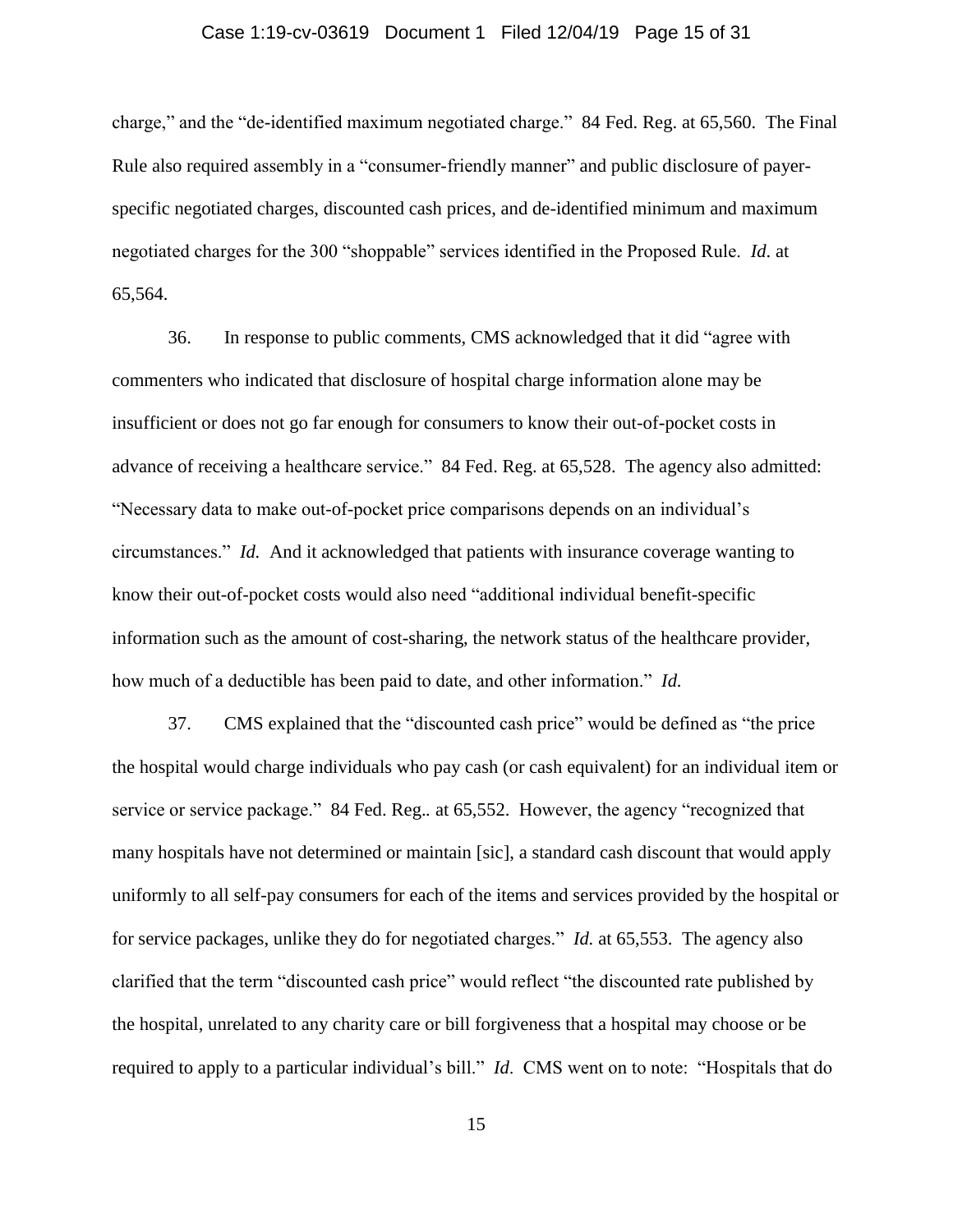#### Case 1:19-cv-03619 Document 1 Filed 12/04/19 Page 16 of 31

not offer self-pay discounts may display the hospital's undiscounted gross charges as found in the hospital chargemaster." *Id.*

38. Like the Proposed Rule, the Final Rule also imposed penalties on hospitals that fail to comply with the mandates of the rule, including CMPs and posting of a notice of imposition of a CMP on the agency's website. 84 Fed. Reg. at 65,586.

## **The Final Rule Is Unlawful**

39. The Final Rule is unlawful, for several different reasons. First, the Final Rule exceeds CMS's statutory authority, which is limited to disclosure of hospitals' "standard charges." By definition, the insurer-specific rates at issue here are not "standard charges." Second, the Final Rule violates the First Amendment, because it compels disclosure of highly confidential individually negotiated pricing data without any reasonable expectation that it will advance *any* governmental interest in healthcare-pricing transparency, let alone a substantial one. Nor is the Final Rule narrowly tailored to achieve its stated goals. And finally, the Final Rule is arbitrary and capricious under the Administrative Procedure Act, because it does not further the interests relied upon by the agency to justify its promulgation.

## *The Final Rule Exceeds CMS's Statutory Authority*

40. First and foremost, the Final Rule is unlawful because it exceeds the statutory authority delegated to the agency by Congress under Section 2718(e) of the Public Health Service Act. 42 U.S.C. § 300gg-18(e).

41. CMS relies on Section 2718(e) as the basis for its statutory authority to promulgate the Final Rule. 84 Fed. Reg. at 65,524. But Section 2718(e) does not provide CMS with authority to establish these requirements.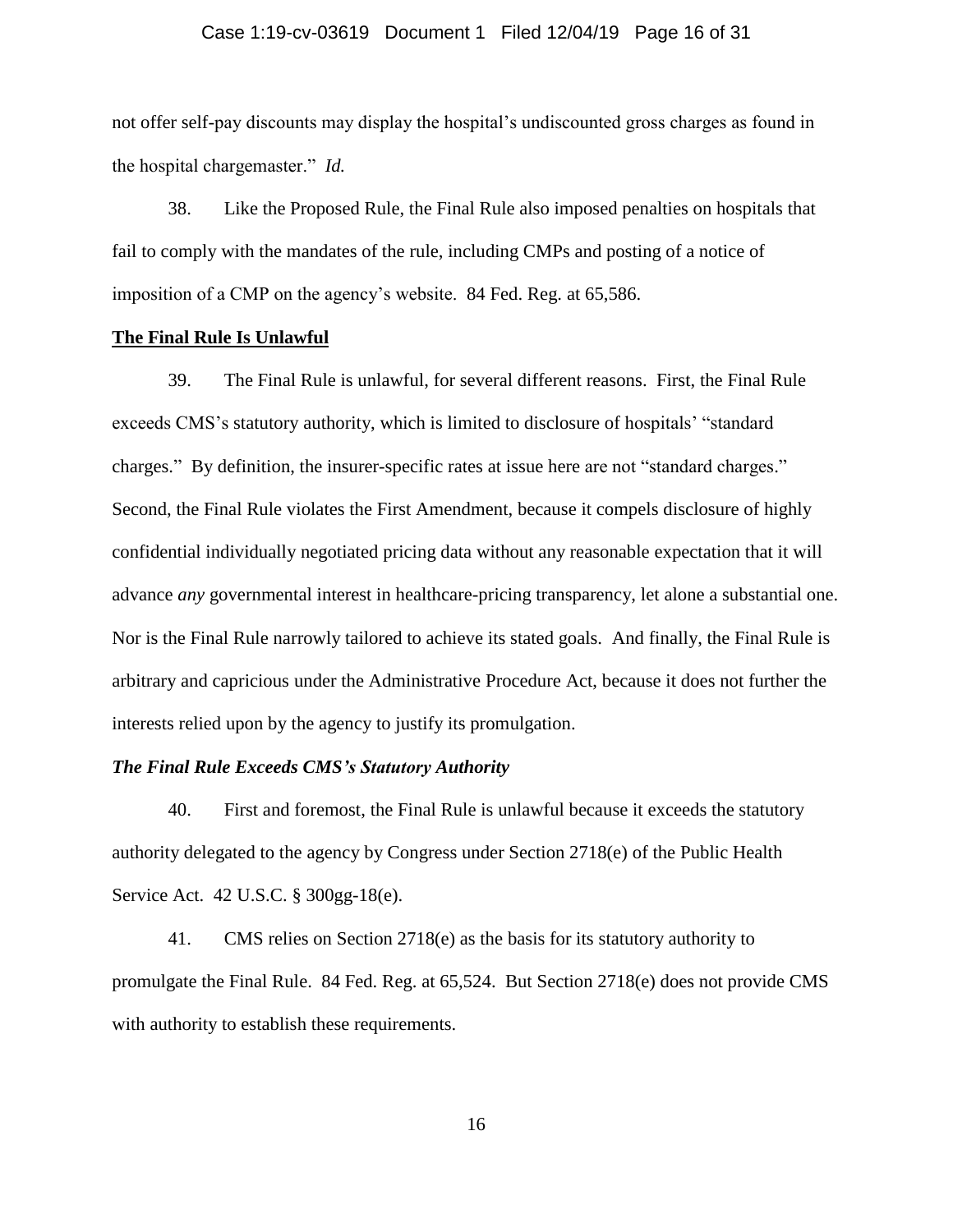## Case 1:19-cv-03619 Document 1 Filed 12/04/19 Page 17 of 31

42. Section 2718(e) states: "Each hospital operating within the United States shall for each year establish (and update) and make public (in accordance with guidelines developed by the Secretary) a list of the hospital's standard charges for items and services provided by the hospital, including for diagnosis-related groups established under section 1395ww(d)(4) of this title." *Id.*

43. As such, Section 2718(e) mandates public disclosure of only "the hospital's *standard charges*." 42 U.S.C. § 300gg-18(e) (emphasis added). "Standard charges" do not include the charges privately negotiated between hospitals and insurers. In fact, the opposite is true. "Standard" means usual, common, or customary. *See, e.g.*, Dictionary.com (2019); Merriam-Webster (2019); Oxford English Dictionary (2019); *see also Black's Law Dictionary* (11th ed. 2019). "Standard," by contrast, does not mean individualized, tailored, or bespoke. Exceptions to the general point of reference (such as the insurer-specific rates privately negotiated with individual insurers) are *non-*standard.

44. That meaning is also consistent with the longstanding understanding of the term "standard charges" in the hospital services context. "Standard charges" are commonly understood to mean a hospital's usual or customary chargemaster charges. *See, e.g.*, *Webster Cty. Mem'l Hosp., Inc. v. United Mine Workers of Am. Welfare & Ret. Fund of 1950*, 536 F.2d 419, 419–20 (D.C. Cir. 1976) (per curiam); *Lefler v. United Healthcare of Utah, Inc.*, 72 F. App'x 818, 821 (10th Cir. 2003).

45. The negotiated rates and the discounted cash price (if a hospital even has one) covered by the Final Rule are different from those chargemaster charges. As Congress well knows, hospitals typically negotiate discounts or alternative payment arrangements individually with insurers. By specifically limiting the agency's authority to regulating disclosure of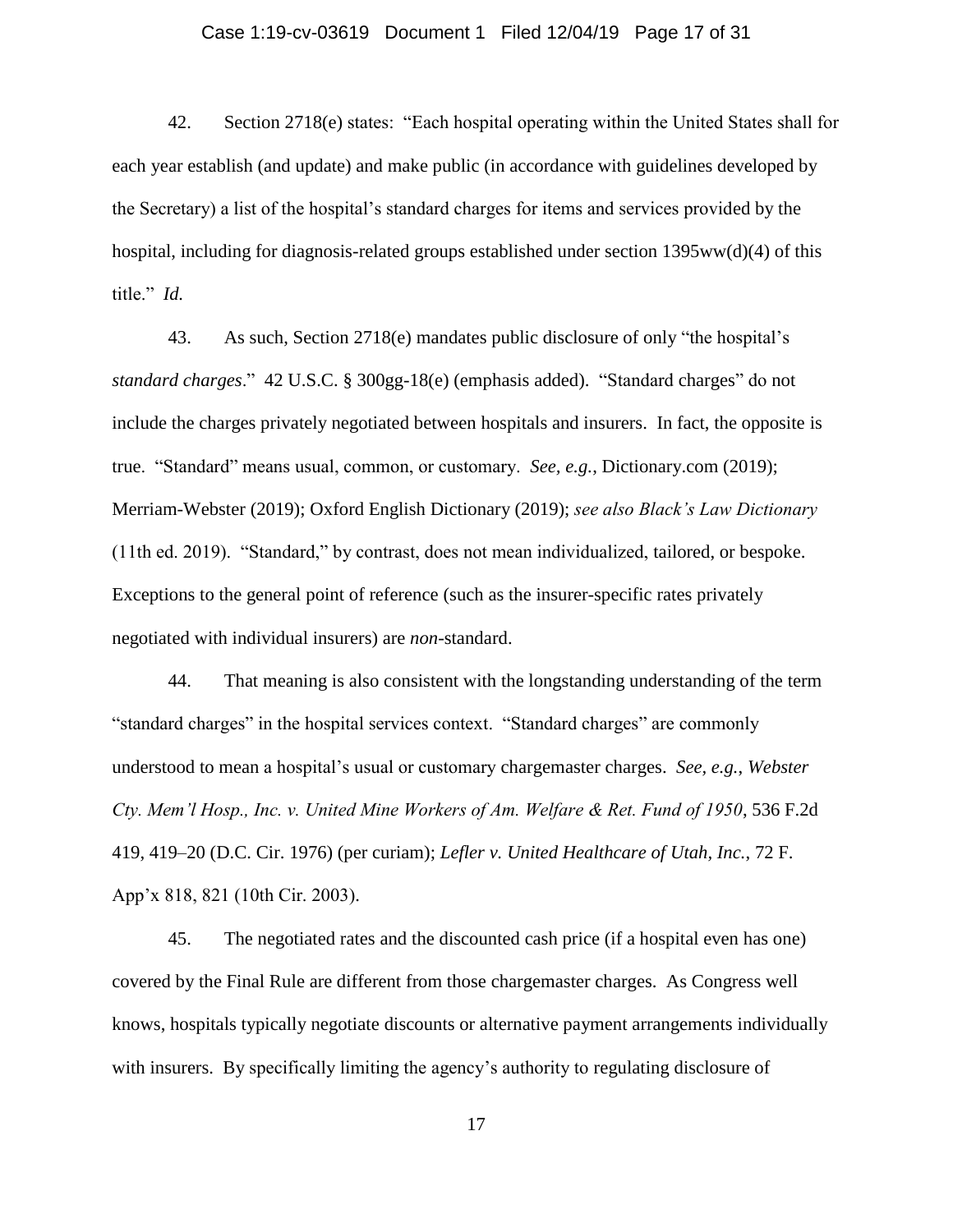## Case 1:19-cv-03619 Document 1 Filed 12/04/19 Page 18 of 31

"standard charges," Congress granted CMS narrow authority to mandate disclosure of only that specific type of charges.

46. To get around this hurdle, CMS purports to interpret "standard charges" to mean charges that are "standard for different identifiable groups of people." 84 Fed. Reg. at 65,539. To be clear: When CMS describes something as "standard for different identifiable groups of people," it is referring to people covered under different insurance plans. That is not "standard." That is "tailored to different identifiable groups of people." An agency cannot purport to reverse the plain meaning of statutory language by engaging in creative definitions of otherwise clear terms, such that black means white and yes means no. "Standard" as used by Congress cannot be defined by the agency to mean "non-standard." That is flatly inconsistent with both the plain language of the statute and the well-understood meaning of the term "standard charges" in the industry.

47. Had Congress wanted to give CMS the authority to order disclosure of these payer-specific negotiated charges in addition, it would have said so expressly. Indeed, Congress has done just that in other provisions of the Affordable Care Act, which added Section 2718(e) to the Public Health Service Act. *See* Pub. L. No. 111-148, § 1311(e)(3), 124 Stat. 119, 900, codified at 48 U.S.C. § 18031(e)(3)(A)(vii) (requiring that health plans seeking certification on a covered exchange provide, among other things, "[i]nformation on cost-sharing and payments with respect to any out-of-network coverage"); *see also, e.g.*, 42 U.S.C.A. § 1320a-7h (requiring specific disclosures and publication of manufacturer payments to physicians).

48. More generally, the statute contemplates disclosure of a single list—"*a* list"—of the hospitals' standard charges. It does not contemplate imposing on hospitals the burden of disclosing *multiple* lists of different types of charges—gross charges, insurer-specific negotiated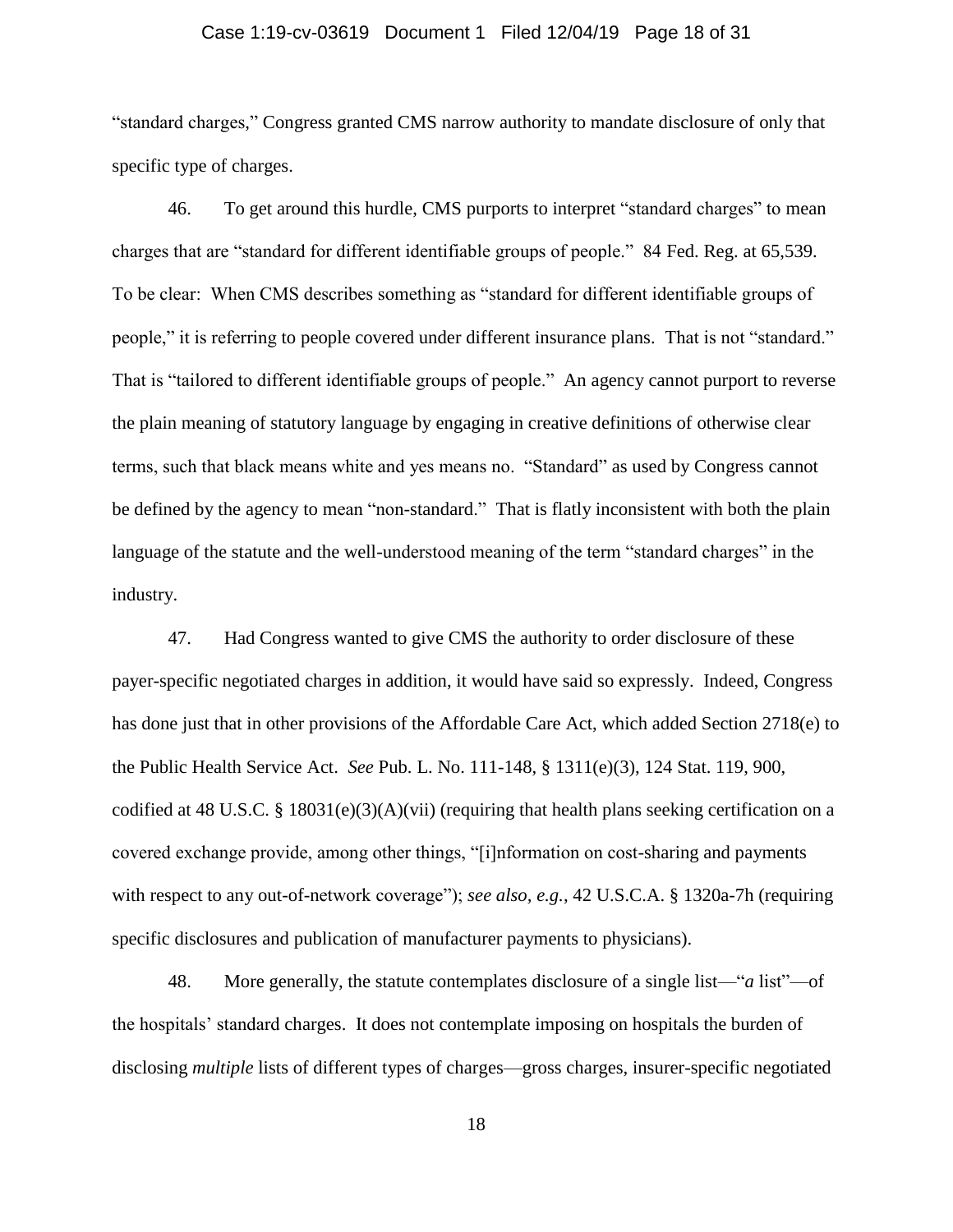#### Case 1:19-cv-03619 Document 1 Filed 12/04/19 Page 19 of 31

rates, discounted cash price, and minimum and maximum negotiated charges. That is far more than the statutory language can bear.

49. In addition, CMS lacks statutory authority to impose penalties for violations of the Final Rule. CMS cited both Section 2718(b)(3) of the Affordable Care Act and Section 1102 of the Social Security Act (SSA) as the basis for its statutory authority to impose penalties. Section 2718(b)(3) states: "The Secretary shall promulgate regulations for enforcing the provisions of this section and may provide for appropriate penalties." CMS reads the reference to "this section" to include Section 2718(e), but that reading cannot be squared with the actual history of the enactment of Section 2718. That history shows that the enforcement provision is intended to apply only as to the medical loss ratio (MLR) provisions; the reference to "section" is a scriveners' error that arose when Congress consolidated various provisions into Section 2718 of the ACA. Nor does the agency explain how Section 1102 of the SSA could provide the agency with the requisite authority, given that the Final Rule extends well beyond Medicare and Medicaid.

50. Government-mandated disclosures "invariably raise First Amendment issues" and must be read narrowly as a result. *See Motion Picture Ass'n of Am., Inc. v. FCC*, 309 F.3d 796, 805 (D.C. Cir. 2002). Rather than observe the statute's clear limits, however, CMS reads Section 2718(e) expansively to sweep in for public disclosure a wide range of plan- and payerspecific negotiated-rates data.

51. There is no basis in Section 2718(e) or otherwise even hinting that Congress intended that CMS should have the authority to upend the existing equilibrium of hospitals' pricing of healthcare services in this fashion. Nor can the agency assume this power based on its desire that it be so.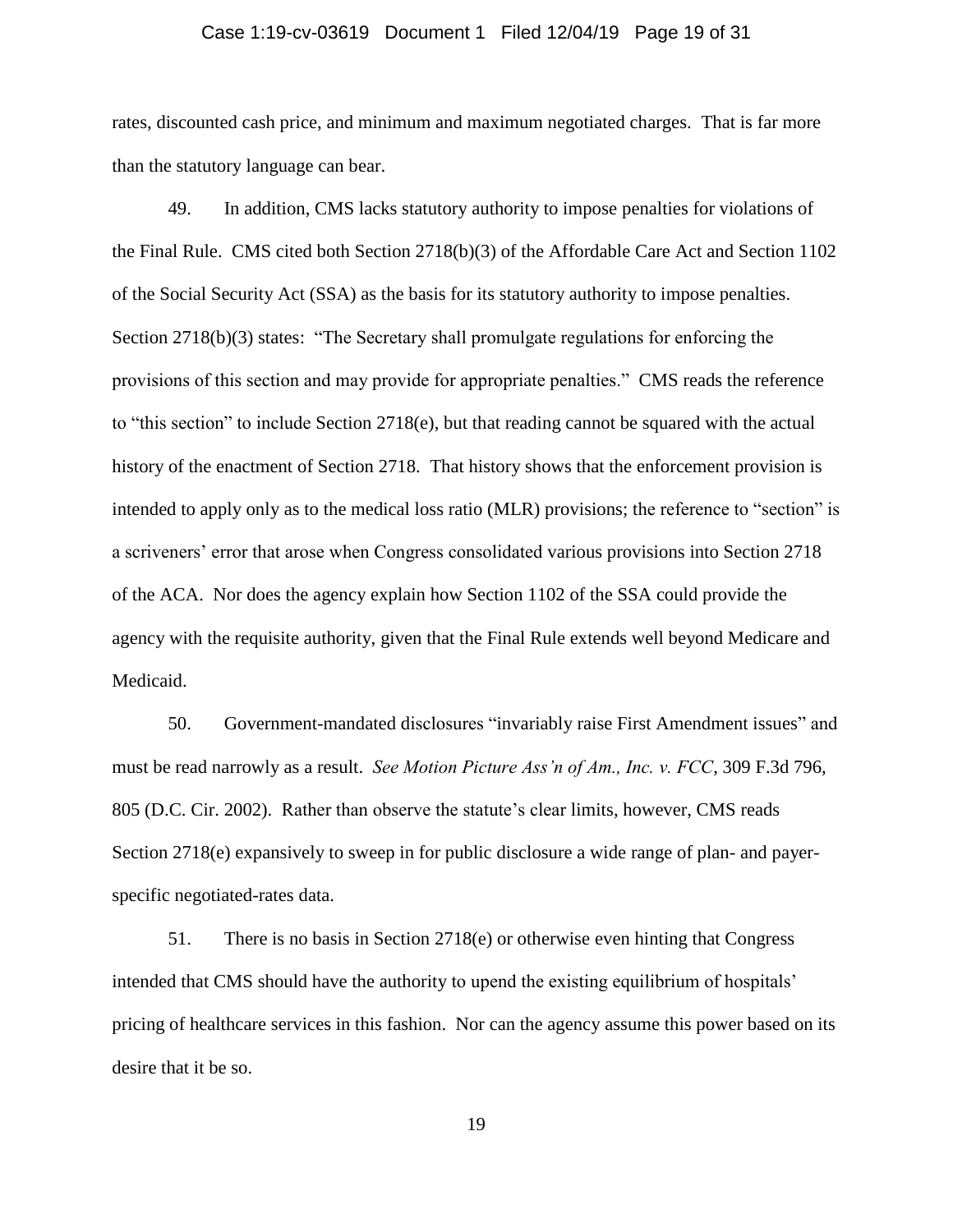# *The Final Rule Violates the First Amendment*

52. The Final Rule also is unlawful because it unconstitutionally compels speech. Under any potentially applicable level of First Amendment scrutiny, CMS must show that the mandated speech directly and materially advances a substantial government interest and that the means chosen are narrowly tailored to avoid burdening more constitutionally protected activity than is necessary.

53. The agency cannot make any part of that showing. CMS has asserted that the rule was designed to take an "important step toward putting consumers at the center of their health care." 84 Fed. Reg. 39,398, 39,574 (Aug. 9, 2019). But CMS's stated interest in putting consumers "at the center of their health care" will not be served by the mandated disclosure of charges privately negotiated between individual hospitals and hospital systems and health plans. That is clear from the rulemaking record alone.

54. As CMS itself admitted in the Proposed Rule: "consumers of health care services simply want to know where they can get a needed health care service and what that service will cost them out of-pocket." 84 Fed. Reg. at 39,574. *See also, e.g.*, FTC Letter for Members of the Minnesota House of Representatives (June 29, 2015) ("To be most meaningful, price information should reflect an individual consumer's desired health care coverage—including specific out-ofpocket expenditures for specific procedures and services—so that the consumer can make informed decisions when selecting a provider or choosing among treatment options.").

55. Disclosure of insurer-specific negotiated rates does not provide patients with useful information about their own out-of-pocket costs. In the Final Rule, CMS attempted to patch over this defect in its logic, asserting that "when a consumer has access to payer-specific negotiated charge information prior to receiving a healthcare service . . . in combination with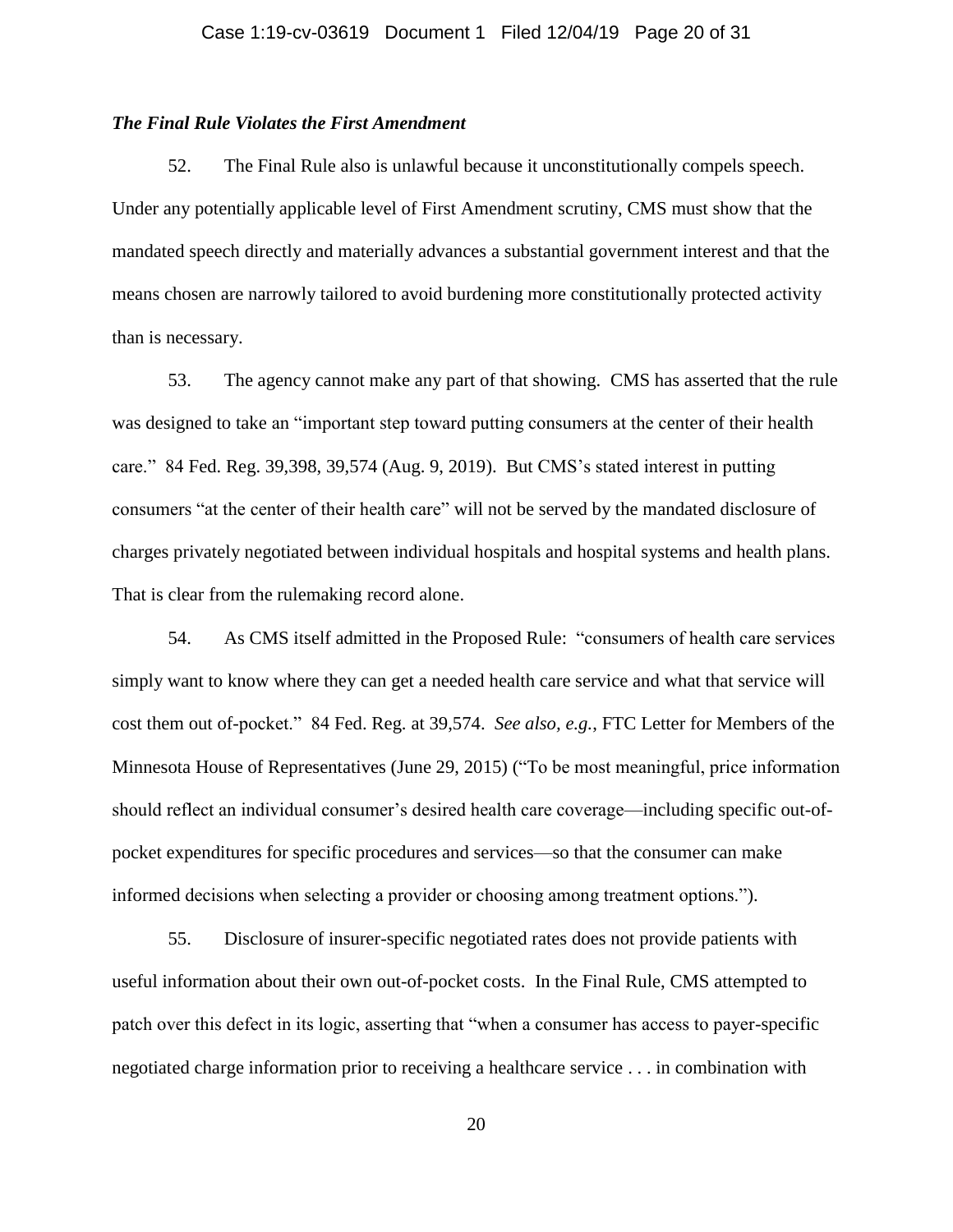## Case 1:19-cv-03619 Document 1 Filed 12/04/19 Page 21 of 31

additional information from payers, it can help him determine potential out of pocket costs." 84 Fed. Reg. at 65,543. That is factually untrue—as CMS itself admits, patients' out-of-pocket costs are typically driven by their plan design, deductible, co-insurance, and co-payment requirements, not the rates negotiated between hospitals and insurers, *id.* at 65,528 (conceding that the Final Rule's disclosure requirements are "merely a necessary first step"). But it is also too indirect to "directly and materially advance" the proffered government interest.

56. The agency acknowledged in the Final Rule that in order to determine their outof-pocket costs, patients with insurance coverage would need "additional individual benefitspecific information such as the amount of cost-sharing, the network status of the healthcare provider, how much of a deductible has been paid to date, and other information." 84 Fed. Reg. at 65,528. As the agency itself admitted, "we do agree that a payer-specific negotiated charge does not, in isolation, provide a patient with an individualized out-of-pocket estimate." 84 Fed. Reg. at 65,543. That admission is telling. Patients need a single critical piece of information: their out-of-pocket costs. CMS cannot use that need to justify compelled disclosure of other, more tangential information that does not "directly and materially" enlighten patients about their out-of-pocket costs.

57. Moreover, nothing in the Final Rule or the disclosures mandated therein informs patients *how* to calculate their out-of-pocket costs from the information required to be disclosed. That is not surprising, because it is often not possible to do so. For that reason alone, the publication of plan-specific rates information will *create* patient confusion and undermine the goal of increasing the availability of useful information for patients.

58. The requirement that hospitals disclose their "discounted cash price" for various services fares no better. CMS describes this as the "discounted rate published by the hospital,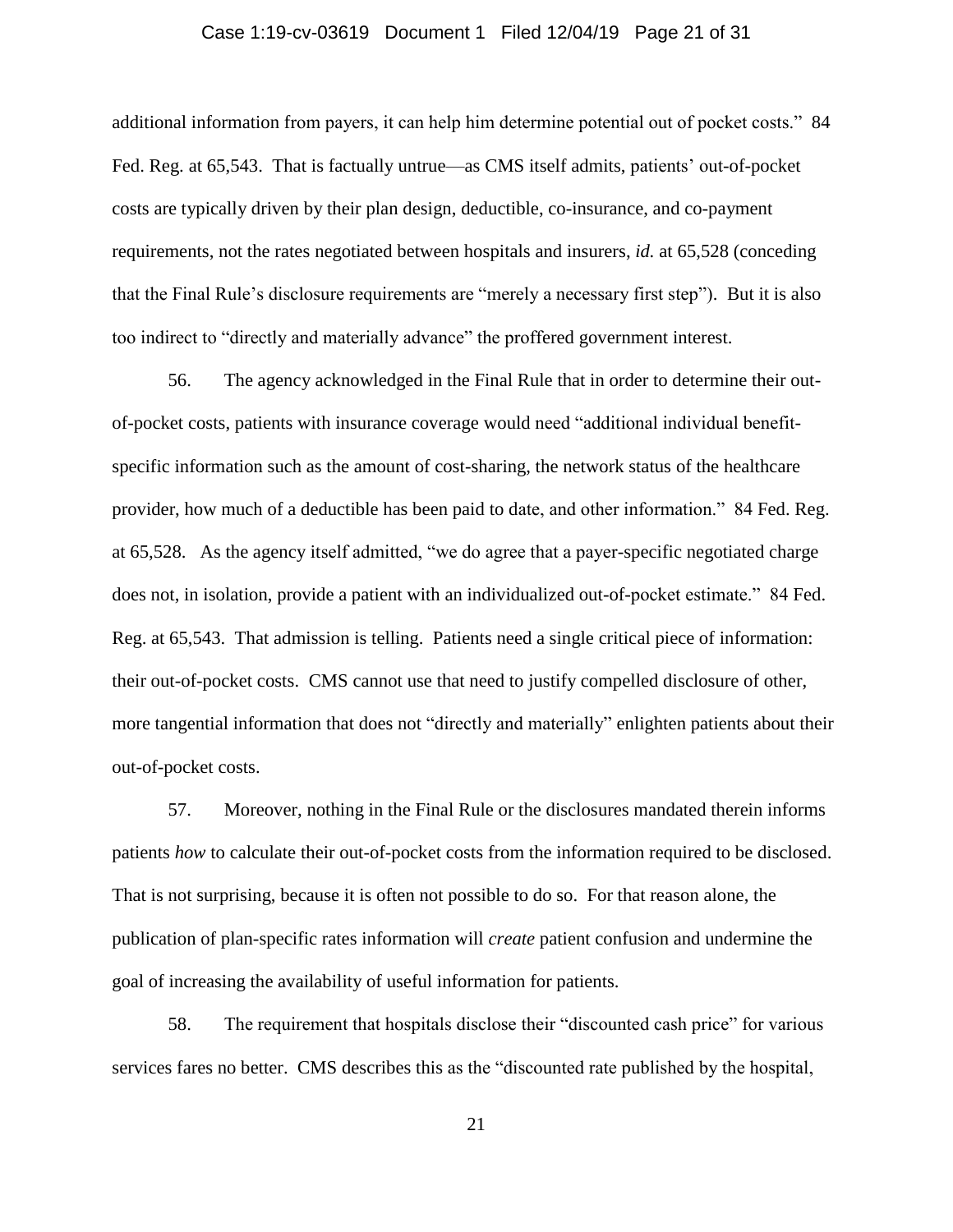## Case 1:19-cv-03619 Document 1 Filed 12/04/19 Page 22 of 31

unrelated to any charity care or bill forgiveness that a hospital may choose or be required to apply to a particular individual's bill." 84 Fed. Reg. at 65,553. While compelling all hospitals to disclose this figure, CMS nonetheless admitted that many hospitals would have no such standard "one size fits all" discount. *Id.* at 65,528–529. And yet the agency nonetheless required that hospitals lacking a "standard" discounted cash price publish the undiscounted gross charges as reflected in the chargemaster under the heading "discounted cash price." *Id*. at 65,553. That disclosure is misleading, because it erroneously suggests to patients that no discounts or forgiveness is available, even if that is not true. And that, in turn, will increase the likelihood that patients may refrain from seeking medical care when needed.

59. Even if these hurdles could be overcome, which they cannot, the Final Rule is anything but narrowly tailored. Hospitals' negotiated-rates data, the result of nonpublic competitive bargaining, are highly confidential and commercially sensitive, and constitute trade secrets. They have long been afforded a range of legal protections against disclosure for precisely these reasons. *See, e.g.*, *West Penn Allegheny Health Sys., Inc. v. UPMC*, 2013 WL 121441532 (W.D. Pa. Sept. 16, 2013) (trade-secrets protection); *Medical Ctr. at Elizabeth Place, LLC v. Premier Health Partners*, 294 F.R.D. 87 (S.D. Ohio 2013) (discovery protections); 73 Fed. Reg. 30,664-01, 30,675–75 (May 28, 2008) (FOIA Exemption 4). Making public proprietary negotiated-rates data would immediately wipe away all those legal protections, thereby threatening to stifle individual negotiations and dampen—rather than promote—price competition system-wide.

60. CMS disingenuously suggests that insurer-negotiated rates are not confidential because a patient will see a single piece of data—the specific charge that the hospital charged her insurer—on the Explanation of Benefits (EOB) provided privately to the patient. 84 Fed. Reg. at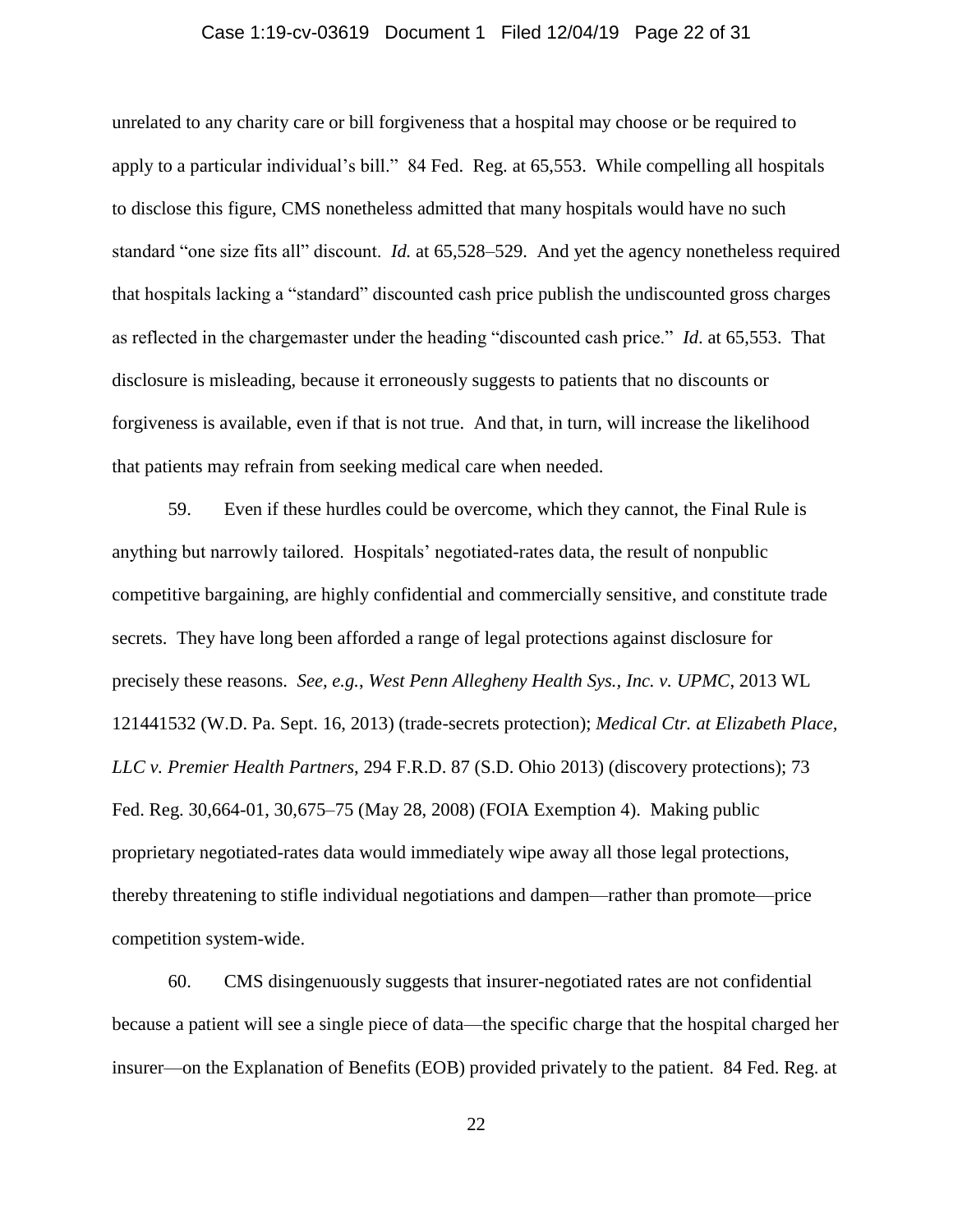## Case 1:19-cv-03619 Document 1 Filed 12/04/19 Page 23 of 31

65,539–540. But that is a far cry from mandating that *all* negotiated rates for *all* insurers and *all*  services be collected and posted publicly on the internet for all the world to see. That information is considerably more commercially sensitive than a single price disclosed to a private patient and may not be representative of what a patient covered by the same insurer but through a different employer would pay. The Final Rule thus goes much too far in requiring public disclosure of negotiated rates—well beyond the scope of regulation necessary to achieve the Final Rule's stated aims.

61. The Final Rule is not narrowly tailored in another way, too: The burden of compliance with the rule is enormous, and way out of line with any projected benefits associated with the rule.

62. The file required by the Final Rule would be massive, including not only the items and services reflected in the chargemaster (often tens of thousands of rows but in some instances well over 100,000) but also rows reflecting the myriad different ways individual health plan issuers define payments (e.g., per diems, diagnosis-related groups, and other episode and value-based payments). This could introduce thousands or even hundreds of thousands of additional rows to the required spreadsheet.

63. The Final Rule would also require hundreds to thousands of columns. In addition to descriptions, codes, and gross charges, the spreadsheet would need to include separate columns for each health plan issuer contract. Many hospitals and health systems have over 100 contracts with different health plans issuers, often with multiple contracted rates depending on the type of health plan (e.g., Medicare Advantage, individual market health maintenance organization (HMO), individual market preferred provider organization (PPO), each self-insured plan). Hospitals and health systems report that a file of this size could easily crash most standard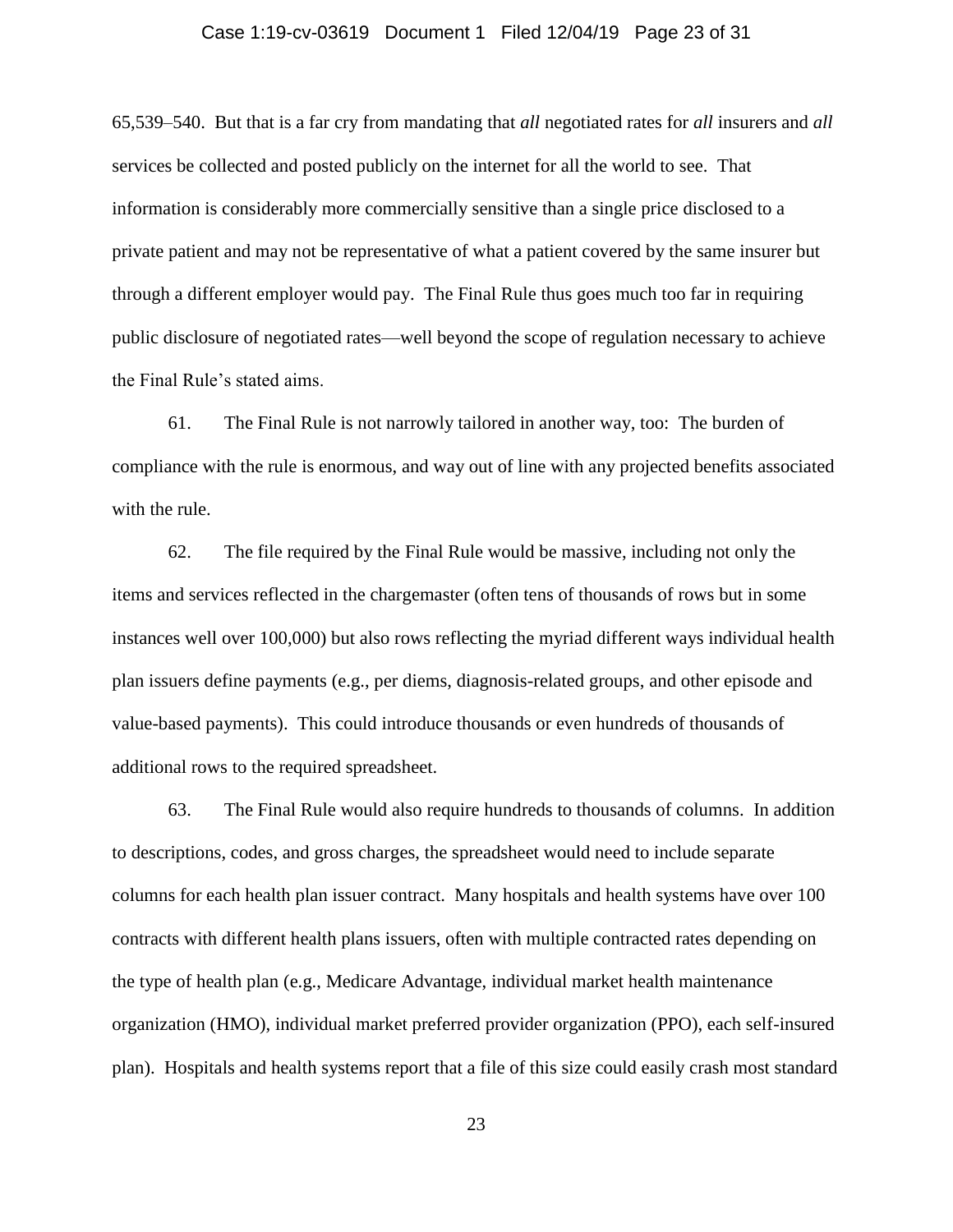#### Case 1:19-cv-03619 Document 1 Filed 12/04/19 Page 24 of 31

computer systems, and some members worry about the ability of their websites to function at all with such a large file.

64. To compile the file, hospitals will need to allocate existing finance, legal, and clinical personnel or hire additional staff to review all existing payer contracts to identify the individual insurer-negotiated rates, the de-identified minimum negotiated charges, and the deidentified maximum negotiated charges, if possible. Hospitals will also need to expend resources to update the files.

65. For all of these reasons, the First Amendment does not permit the agency to unnecessarily burden speech in this fashion.

# *The Final Rule is Arbitrary and Capricious*

66. The Final Rule also is unlawful because it is arbitrary, capricious, lacks any rational basis, and does not reflect the product of CMS's reasoned decision-making.

67. The compelled disclosure seeks, by its own terms, to enhance patients' ability to make better-informed healthcare decisions. 84 Fed. Reg. at 65,600. Importantly, the agency cites no reliable evidence that publicizing negotiated rates would have any impact whatsoever on patient behavior; as the agency candidly concedes, "the impact resulting from the release of negotiated rates is largely unknown." 84 Fed. Reg. at 65,542.

68. Devoid of evidentiary support, CMS's solution is simply illogical. The agency's central premise is that additional pricing information about healthcare services—of any sort—is desirable because "[h]aving insight into the charges that have been negotiated on one's behalf" will nonetheless help patients "to determine and compare their potential out-of-pocket obligations prior to receipt of a health care service." 84 Fed. Reg. at 65,542.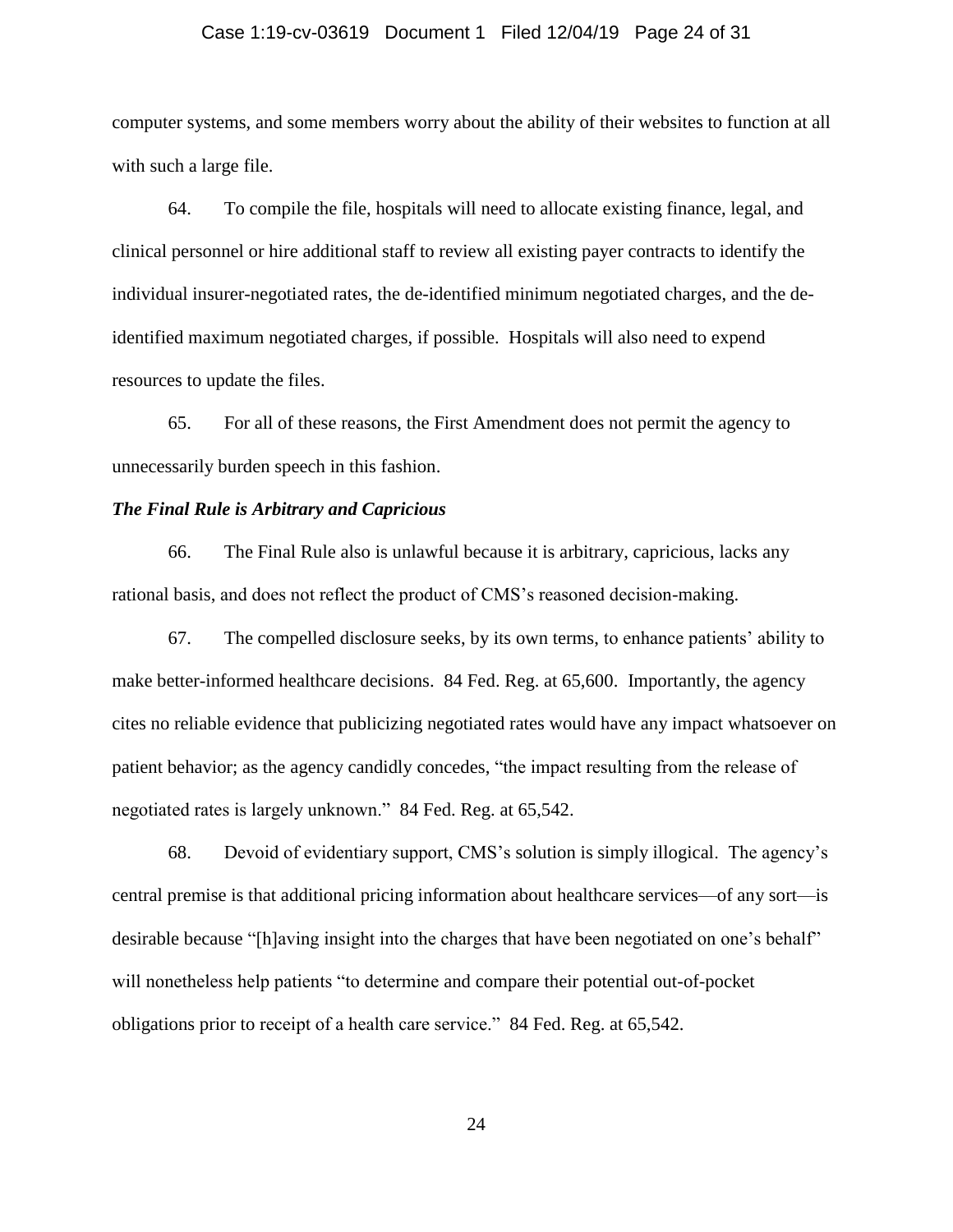## Case 1:19-cv-03619 Document 1 Filed 12/04/19 Page 25 of 31

69. But *more* information is not the same thing as *better* information. When comparing options for healthcare services, patients' prime consideration when it comes to pricing is their own *out-of-pocket* costs—that is, the amounts patients pay directly.

70. Knowing the insurer-negotiated rate tells patients nothing about their out-ofpocket costs. The amount, if any, a patient is responsible for paying out of pocket will necessarily vary by insurance plan, depending on a person's particular co-payment obligations and deductible status, among other considerations. 84 Fed. Reg. at 65,528. It is simplistic—and wrong—to assume that a higher negotiated rate implies a higher (or lower) out-of-pocket cost. Nor, critically, does knowing insurer-negotiated rates inform patients of the difference, if any, between the out-of-pocket costs for any set of potential providers.

71. As a result, the Final Rule will not give patients meaningful insight into their own costs but instead will result in greater pricing confusion. At the same time, the compelled disclosure will upend the longstanding confidentiality and legal protections surrounding hospitals' pricing negotiations with commercial health insurers, thereby threatening future negotiations and competition, particularly for new models for value-based care, system-wide.

72. To make matters worse, the Final Rule fails to grasp the reality of the pricing arrangements between hospitals and insurers. Because the pricing arrangements vary considerably among insurance plans, there simply is no uniform way to capture and convey the various pricing terms across insurers, even if CMS's mandate were otherwise lawful.

73. The Final Rule also is arbitrary because it imposes a huge cost: despite the agency's benign projections regarding burden, the real world burden of complying with the Final Rule will be severe. As noted above, the file required by the Final Rule would require production of a chart comprised of hundreds of thousands of rows, and hundreds to thousands of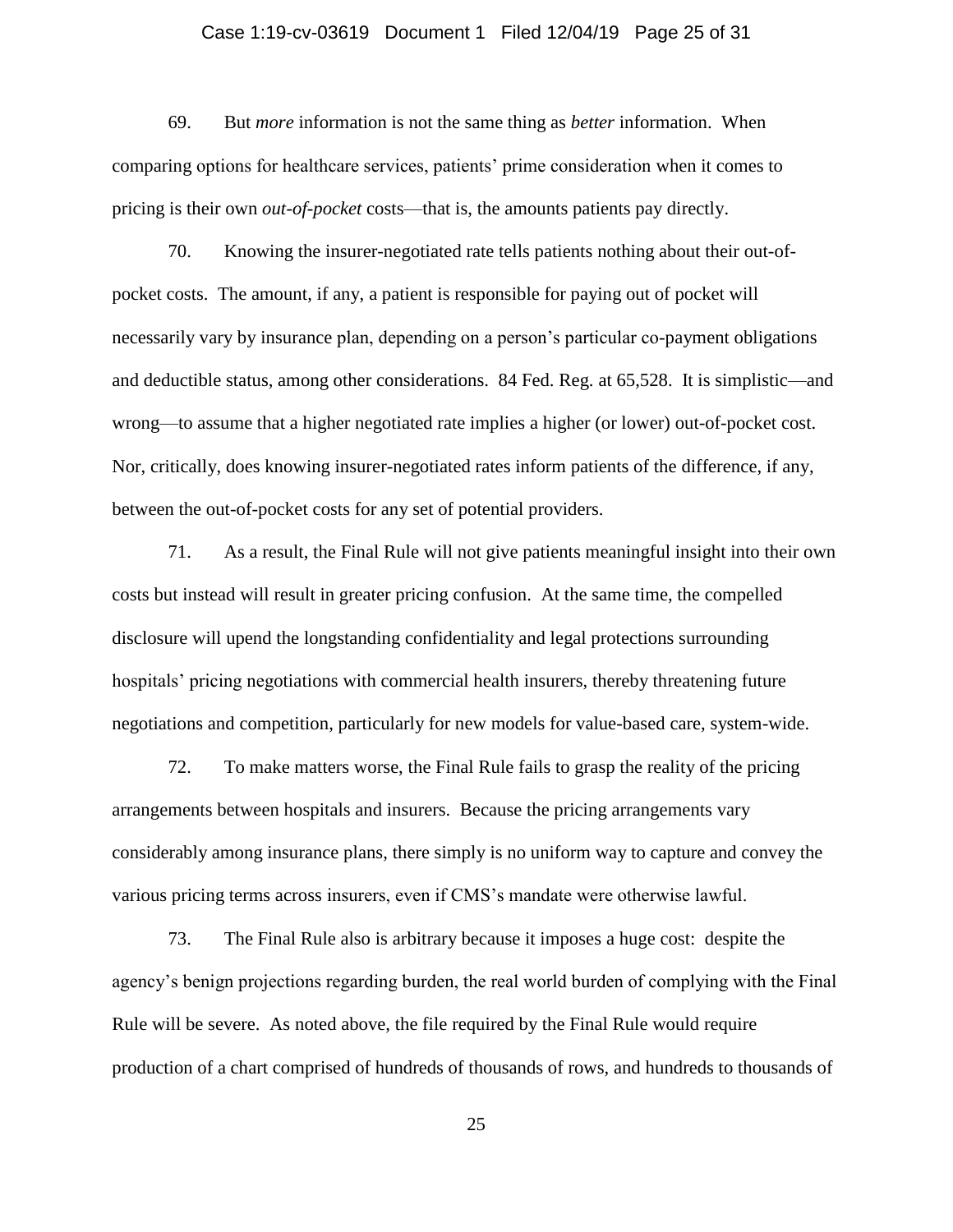## Case 1:19-cv-03619 Document 1 Filed 12/04/19 Page 26 of 31

columns. That chart would need to be prepared manually by hospital employees, directing already-scarce resources away from tasks more directly supportive of patient care.

74. In short, CMS's decision to forge ahead with its compelled disclosure of insurernegotiated rates lacks a rational basis in the record and fails to satisfy the APA's threshold demand for reasoned decision-making.

## **Plaintiffs Will Suffer Concrete and Imminent Harm Absent Judicial Intervention**

75. The Final Rule is set to take effect on January 1, 2021.

76. However, hospitals must start preparing for implementation of the Final Rule much sooner than that. Hospitals and health systems will need to begin planning in earnest to comply with this massive obligation immediately. That will mean diverting existing personnel from other priority tasks or hiring new personnel to determine how to capture and display data from dozens, hundreds, or even potentially thousands of commercial health plans. A separate but coordinated effort would be required to evaluate the hospital services and combine data from various streams to attempt to determine prices for 300 "shoppable" services. As noted in the Final Rule, this effort will require input from personnel across multiple hospital departments, including clinical staff. For larger health systems, assuming it is even possible to harness and display the data as CMS requires, it could take an entire new department of personnel at the cost of thousands of dollars to lead the effort. In addition, most hospitals would need to hire technology vendors to facilitate the rapid development and implementation, which undoubtedly would come at a premium given the massive requirements and short time frame, at the cost of thousands, perhaps tens of thousands of dollars. These dollars could and otherwise would be spent on other health care priorities.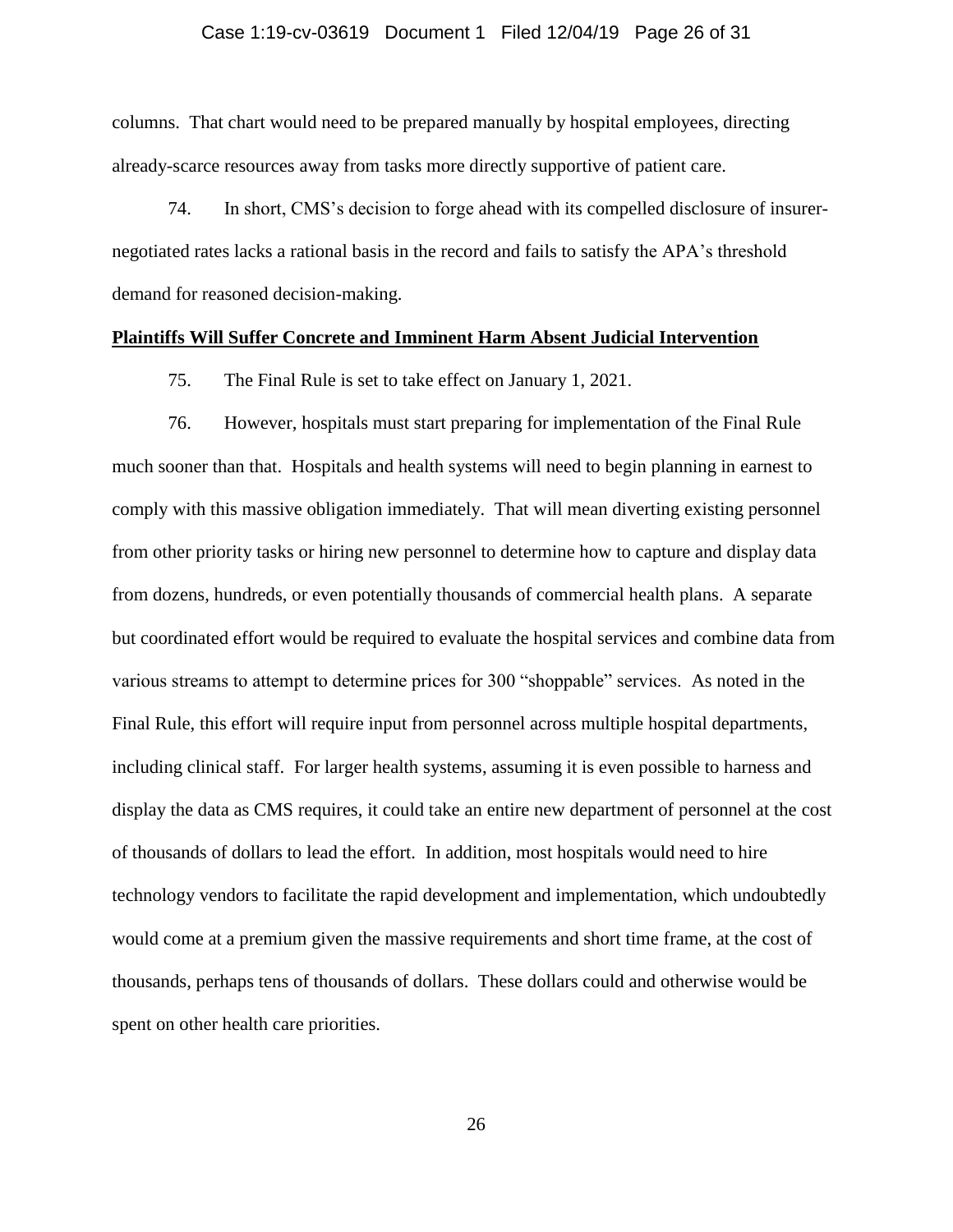## Case 1:19-cv-03619 Document 1 Filed 12/04/19 Page 27 of 31

77. The burden of complying with the Final Rule will kick in for hospitals almost immediately. Hospitals will need to hire new or divert current personnel to begin the laborious process of manually gathering information responsive to the Final Rule—some of which either is not currently available to them, or requires extensive review of claims history to decipher—and then begin the onerous task of preparing the data for formatting, processing, uploading, and hosting. Many hospitals will be required to hire e-vendors to assist with that process, which will add additional time on the back end. All of that comes at a severe cost, and would be an unnecessary diversion of resources if the Final Rule is declared invalid. In order to avoid imposing a crushing burden on hospitals—especially smaller hospitals that are already operating with scarce resources and on thin margins—Plaintiffs respectfully request a decision on the merits well in advance of the Final Rule's effective date.

78. For that reason, Plaintiffs intend to file their motion for summary judgment shortly and respectfully request a decision on the merits as soon as practical.

#### **COUNT I**

# **(APA: The Final Rule Is Unlawful And In Excess of Statutory Authority)**

79. Plaintiffs re-allege and incorporate by reference the allegations made in the foregoing numbered paragraphs of the Complaint.

80. The APA prohibits CMS from implementing its statutory mandate in a manner that is unlawful, *ultra vires*, or in excess of statutory authority. 5 U.S.C. § 706(2)(A).

81. The Final Rule violates that agency's governing statute and exceeds the agency's statutory authority.

82. The agency cited Section 2718(e) of the Public Health Service Act as the basis for its statutory authority to promulgate the Final Rule. But in that statutory provision, Congress delegated to the agency authority only over hospitals' "standard charges." By definition,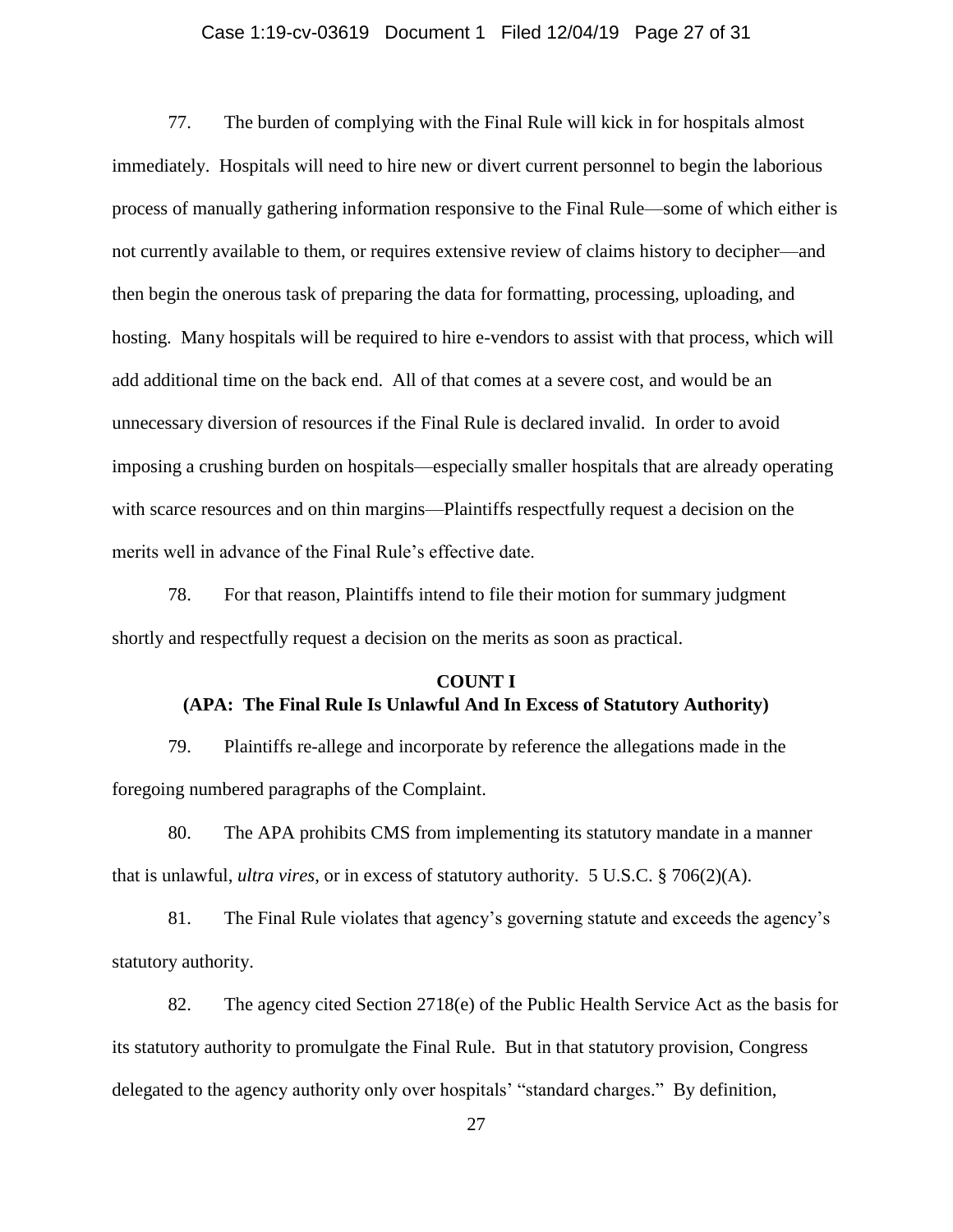## Case 1:19-cv-03619 Document 1 Filed 12/04/19 Page 28 of 31

privately negotiated rates are not standard. By purporting to interpret the phrase "standard charges" to mean its exact opposite—plan-specific, individually negotiated rates—CMS has failed to observe the "bounds" of its "statutory authority." *Util. Air Regulatory Grp. v. EPA*, 134 S. Ct. 2427, 2439 (2014).

83. What is more, the statute contemplates disclosure of "a list"—not multiple lists of charges.

84. In addition, CMS lacks statutory authority to impose the stated penalties on hospitals that fail to comply with the Final Rule. CMS relied on Section 2718(b)(3) of the Affordable Care Act as the basis for its statutory authority to impose penalties. Section 2718(b)(3) states: "The Secretary shall promulgate regulations for enforcing the provisions of this section and may provide for appropriate penalties." CMS reads the reference to "this section" to include Section 2718(e), but that reading cannot be squared with the actual history of the enactment of Section 2718.

85. For the foregoing reasons, the Final Rule exceeds the agency's statutory authority and should be set aside.

# **COUNT II (First Amendment: The Final Rule Unlawfully Compels Speech)**

86. Plaintiffs re-allege and incorporate by reference the allegations made in the foregoing numbered paragraphs of the Complaint.

87. The First Amendment provides, in relevant part, "Congress shall make no law . . . abridging the freedom of speech." U.S. Const. amend I.

88. The First Amendment "prohibits the government from telling people what they must say." *Rumsfeld v. Forum for Academic & Institutional Rights, Inc.,* 547 U.S. 47, 61 (2006).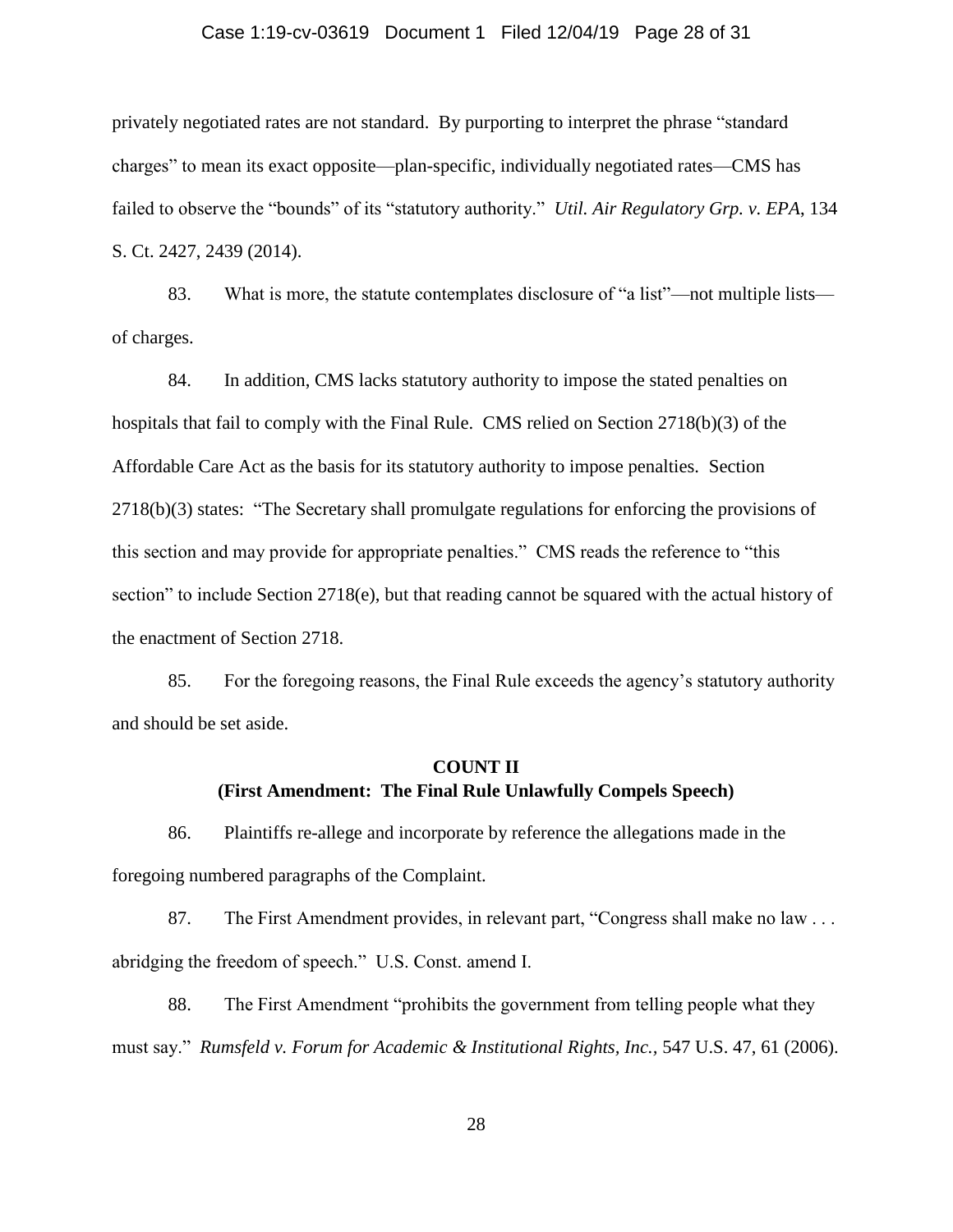## Case 1:19-cv-03619 Document 1 Filed 12/04/19 Page 29 of 31

Accordingly, when Government seeks to compel people to speak a certain message, its conduct is subject to heightened scrutiny.

89. The Final Rule does not regulate voluntary advertising. It compels speech. As such, that mandate is a "presumptively unconstitutional" speaker- and content-based compulsion of speech that the Government must prove is "narrowly tailored to serve compelling state interests." *Reed v. Town of Gilbert, Ariz.*, 135 S. Ct. 2218, 2226 (2015). At a minimum, however, the intermediate scrutiny used to analyze "commercial speech" applies. *See, e.g.*, *Cent. Hudson Gas & Elec. Corp. v. Pub. Serv. Comm'n of New York*, 447 U.S. 557, 564 (1980).

90. Under any potentially applicable form of First Amendment "heightened judicial scrutiny," *Sorrell v. IMS Health Inc.*, 564 U.S. 552, 565 (2011), the Final Rule founders.

91. Even assuming that the Government has a substantial interest in "transparency in health care pricing," the compelled disclosure that CMS has promulgated neither directly nor materially advances that interest.

92. Worse, because the disclosure of plan-level negotiated-rates data does not reflect the out-of-pocket costs that individual patients ultimately bear, the Final Rule is misleading. Absent judicial intervention, that disclosure mandate will exacerbate patient confusion and *undermine* the Government's stated interest in transparency.

93. There are numerous alternatives that would better achieve the Government's stated interest while being less restrictive of constitutionally protected speech. In other words, there are other options with "a more reasonable 'fit' between means and ends." Among other things, that would include facilitating hospitals' efforts to provide patients with clear information about their out-of-pocket costs estimates.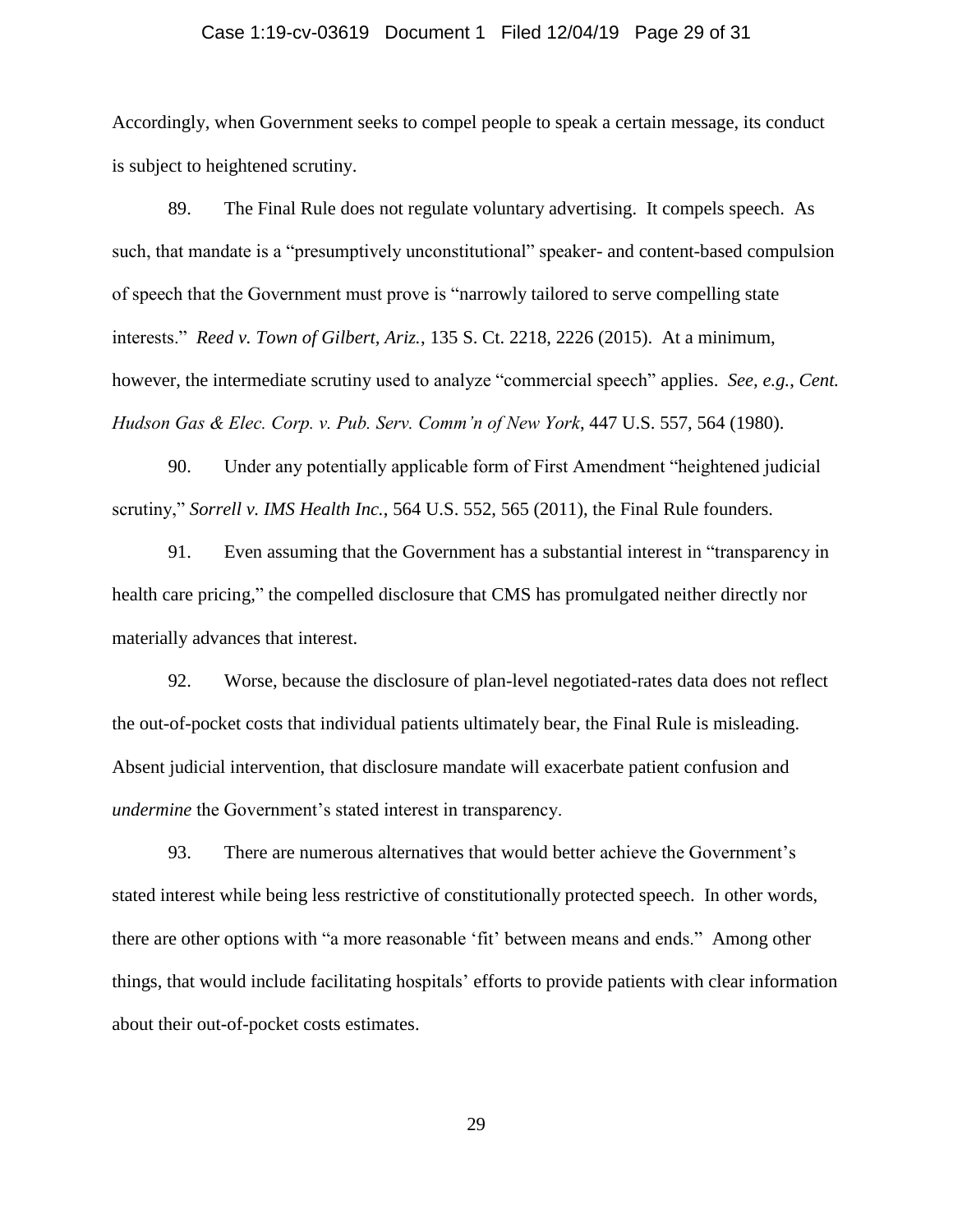## Case 1:19-cv-03619 Document 1 Filed 12/04/19 Page 30 of 31

94. The Final Rule therefore is unlawful because it violates the First Amendment of the United States Constitution.

# **COUNT III (APA: The Final Rule Is Arbitrary and Capricious)**

95. Plaintiffs re-allege and incorporate by reference the allegations made in the foregoing numbered paragraphs of the Complaint.

96. The APA prohibits CMS from implementing its statutory mandate in a manner that is arbitrary, capricious, an abuse of discretion, or contrary to law. 5 U.S.C. § 706(2)(A).

97. The Final Rule is arbitrary, capricious, an abuse of discretion, and contrary to law because the agency concedes there is no evidence that its disclosure requirement will improve pricing transparency for hospitals or advance any legitimate government purpose.

98. By contrast, there is good reason to believe that disclosing plan-level negotiated rates would create and exacerbate patient confusion when patients would reasonably—but incorrectly—assume those published rates reflect their individual out-of-pocket costs. That could, in turn, discourage patients from seeking care, even when medically necessary.

99. And that disclosure requirement, if not enjoined, will result in the publication en masse of troves of plan-specific negotiated-rates data that are both highly confidential and commercially sensitive. The loss of these proprietary confidences will impose significant and unjustified burdens on both hospitals, in their future negotiations with health insurers, and on the healthcare-service system more broadly.

100. The Final Rule thus lacks any rational basis and cannot be sustained as an exercise of "reasoned decisionmaking." *Fox v. Clinton*, 684 F.3d 67, 75 (D.C. Cir. 2012).

101. For these and other reasons, the Final Rule is arbitrary and capricious, and should be set aside.